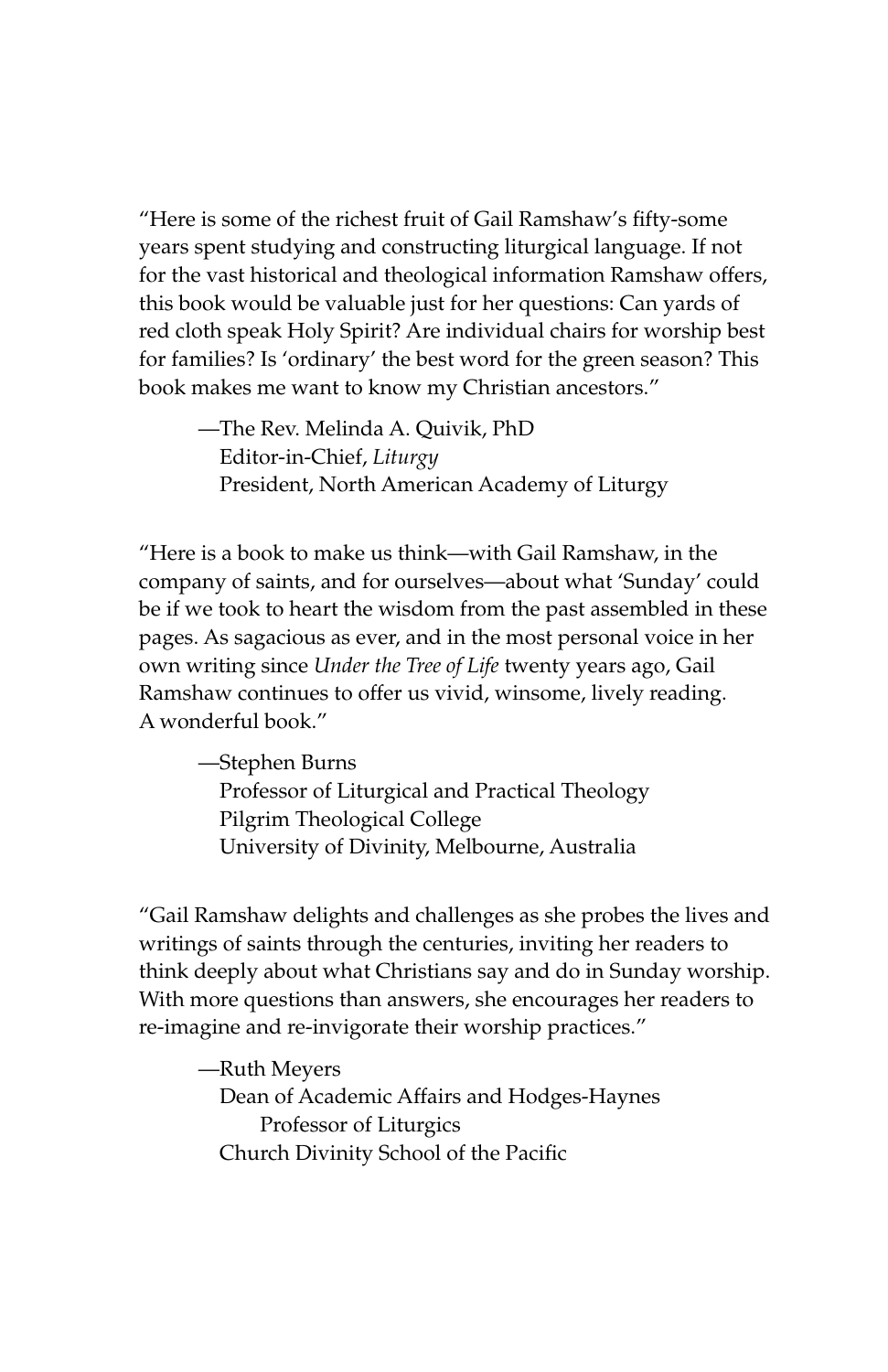"Gail Ramshaw enjoys conversations. The gathering around the table with her and other guests generates conversation with fascinating stopping points and vistas, which always return to a center point of a love for the church and liturgy. This book offers a series of conversations with friends of Gail Ramshaw. These 'twenty-four elders' (Rev. 4:4), invited from the list of the church's long history, each provide the starting point for a spirited interchange on the liturgical traditions and faith convictions their lives embody. An ancient friend like Justin Martyr speaks of Sunday while a modern one like Dorothy Day muses on prayers of intercession for those homeless and in need. Anecdotes and observations about contemporary liturgical concerns limn a portrait of the liturgy of life. This series of conversations will provide hours of thought, prayer, and occasional smiles for those who pull up a chair at the table and join in."

—Rev. Michael G. Witczak, SLD Associate Professor of Liturgical Studies and Sacramental Theology The Catholic University of America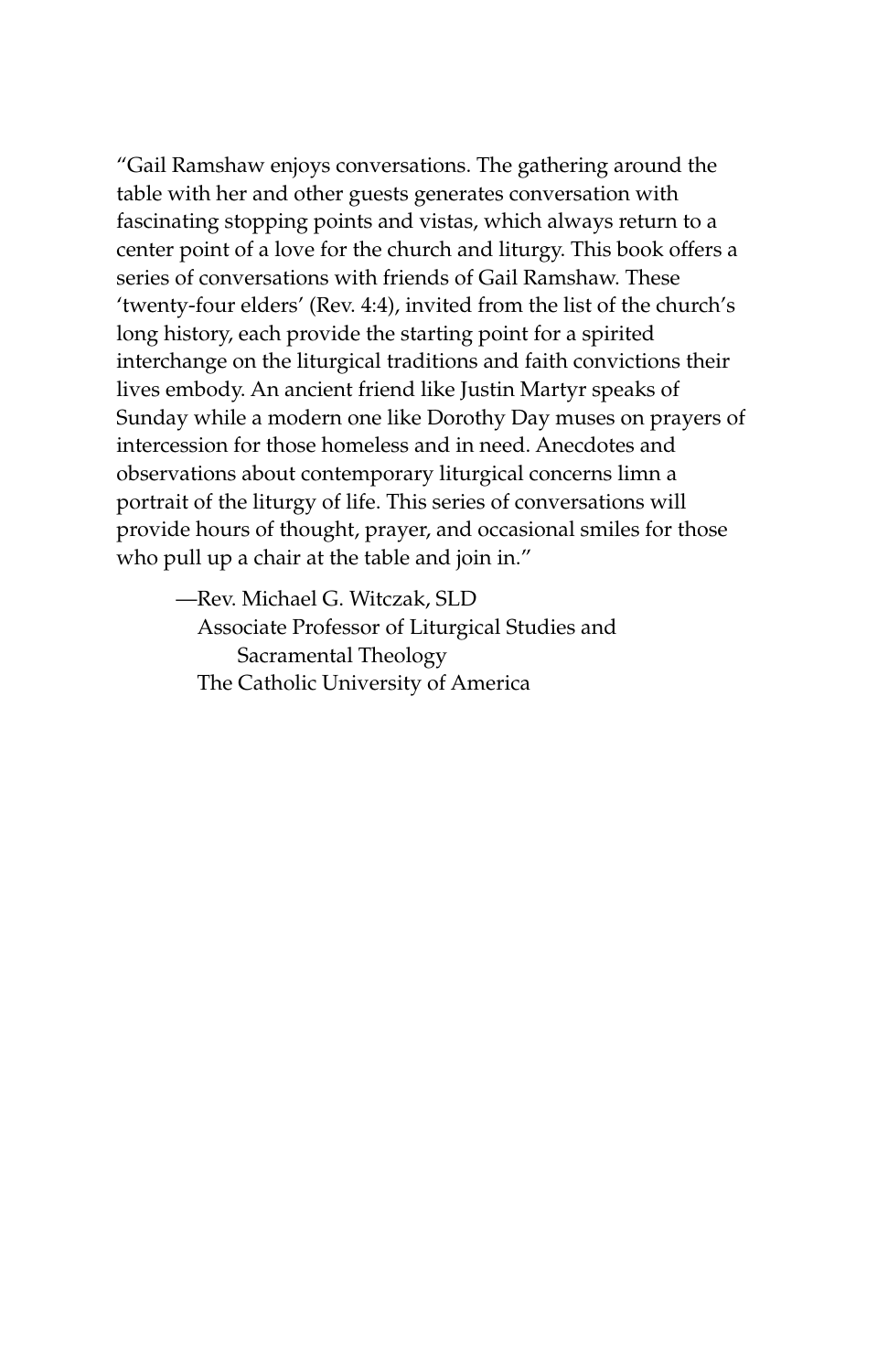# **Saints on Sunday**

# *Voices from our past enlivening our worship*

Gail Ramshaw



**LITURGICAL PRESS Collegeville, Minnesota**

**www.litpress.org**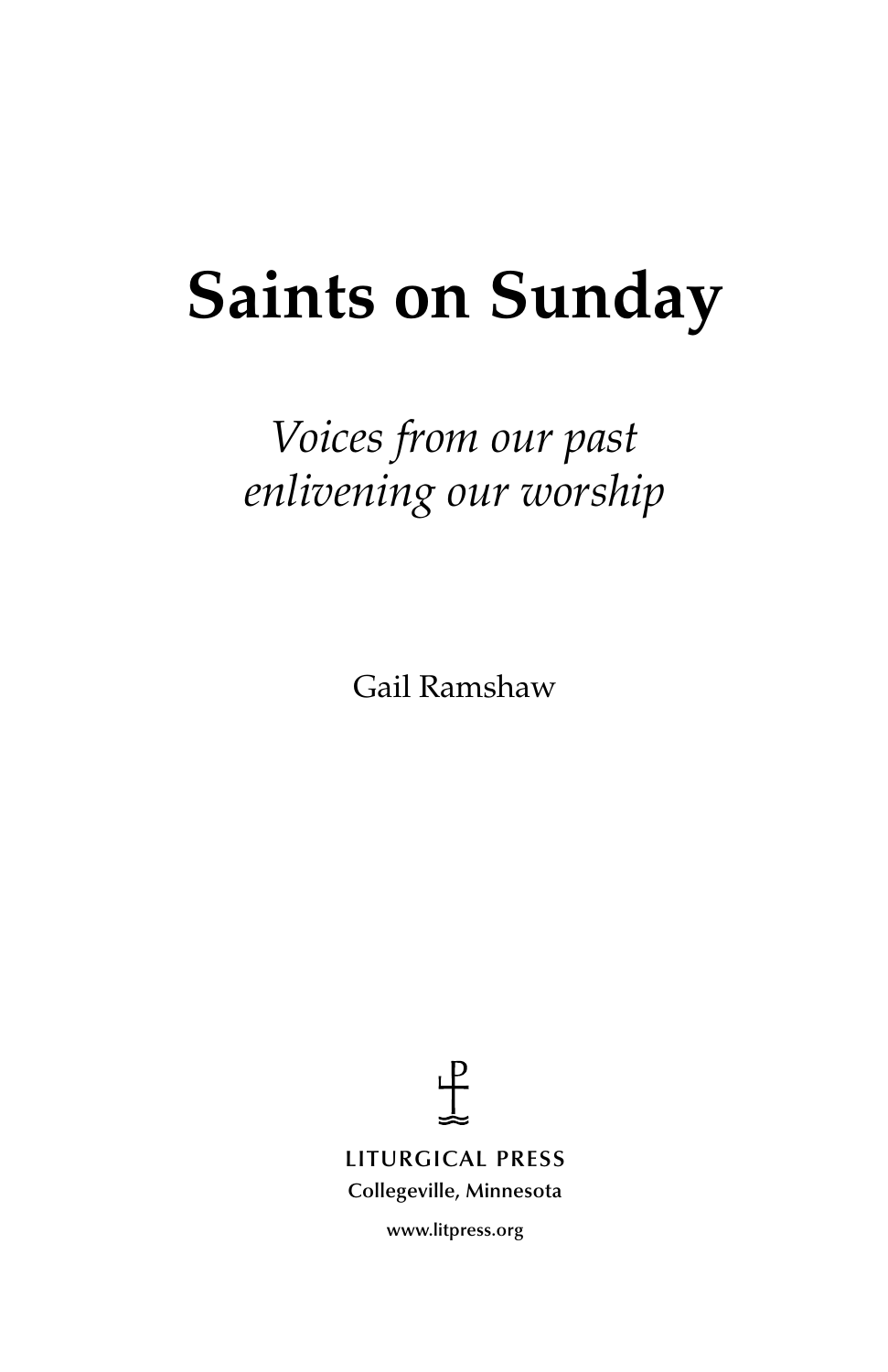Cover design by Monica Bokinskie.

Cover art: Wassily Kandinski, *All Saints Day I*, 1911.

Scripture quotations are from New Revised Standard Version Bible © 1989 National Council of the Churches of Christ in the United States of America. Used by permission. All rights reserved worldwide.

"By All Your Saints" © 2006 Augsburg Fortress, Minneapolis, MN. All rights reserved. Used by permission.

"Canticle of Brother Sun" © 1973 Franciscan Media, Cincinnati, OH. All rights reserved. Permission granted by Franciscan Media.

"Great God, Your Love Has Called Us Here." Words: Brian Wren. © 1975, rev. 1995 Hope Publishing Company, Carol Stream, IL 60188. All rights reserved. Used by permission.

"There in God's Garden" © 1975 Hinshaw Music, Inc., Chapel Hill, NC. All rights reserved. Used by permission.

© 2018 by Order of Saint Benedict, Collegeville, Minnesota. All rights reserved. No part of this book may be reproduced in any form, by print, microfilm, microfiche, mechanical recording, photocopying, translation, or by any other means, known or yet unknown, for any purpose except brief quotations in reviews, without the previous written permission of Liturgical Press, Saint John's Abbey, PO Box 7500, Collegeville, Minnesota 56321-7500. Printed in the United States of America.

#### 123456789

#### **Library of Congress Cataloging-in-Publication Data**

Names: Ramshaw, Gail, 1947– author.

Title: Saints on Sunday / Gail Ramshaw.

Description: Collegeville, Minnesota : Liturgical Press, 2018. | Includes bibliographical references.

Identifiers: LCCN 2017059285 (print) | LCCN 2018028086 (ebook) | ISBN 9780814645833 (ebook) | ISBN 9780814645581

Subjects: LCSH: Christian saints—Meditations. | Church year meditations. | Devotional calendars—Catholic Church. | Worship—Miscellanea.

Classification: LCC BV65 (ebook) | LCC BV65 .R36 2018 (print) | DDC 270.092/2—dc23

LC record available at https://lccn.loc.gov/2017059285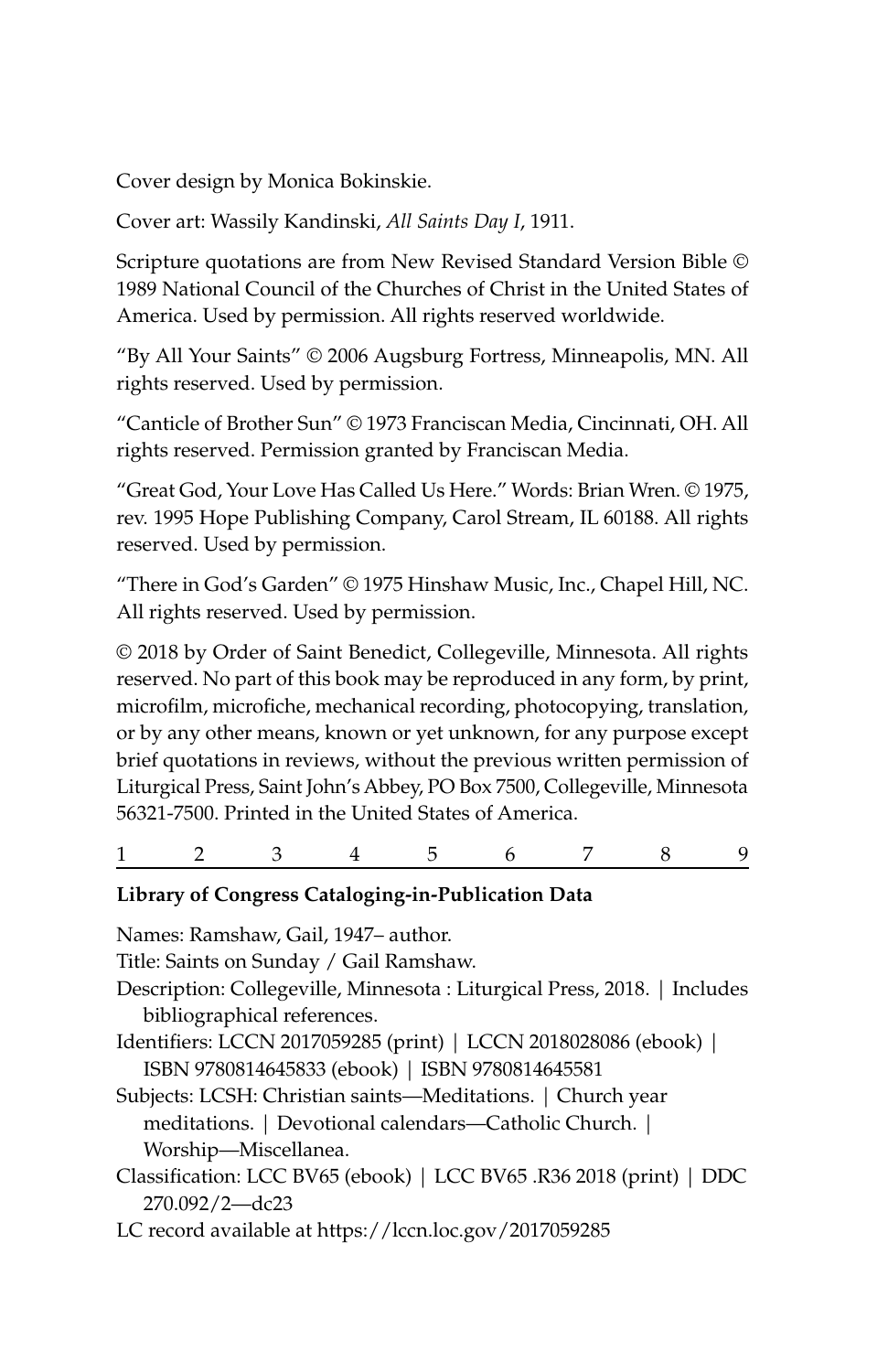#### Contents

Preface vii

- Assembling on Sunday with Justin 1
- 2 Acclaiming the Trinity with Catherine of Siena 8
- Speaking of Christ with Ambrose 14
- 4 Invoking the Spirit with Symeon the New Theologian 20
- Renouncing the Devil with Perpetua 27
- Confessing Sin with Martin Luther 34
- Welcoming All Genders with Margaret Fell 41
- Assessing Emotion with Julian of Norwich 49
- 9 Worshiping in Translation with Catherine Winkworth 56
- Comprehending the Readings with Jerome 63
- Chanting the Psalms with Benedict 70
- Preaching the Faith with Mary Magdalene 76
- Revering the Cross with Radegund 83
- Singing Hymns with Philipp Nicolai 90
- Honoring Images with John of Damascus 97
- Reciting the Creed with Johannes Kepler 105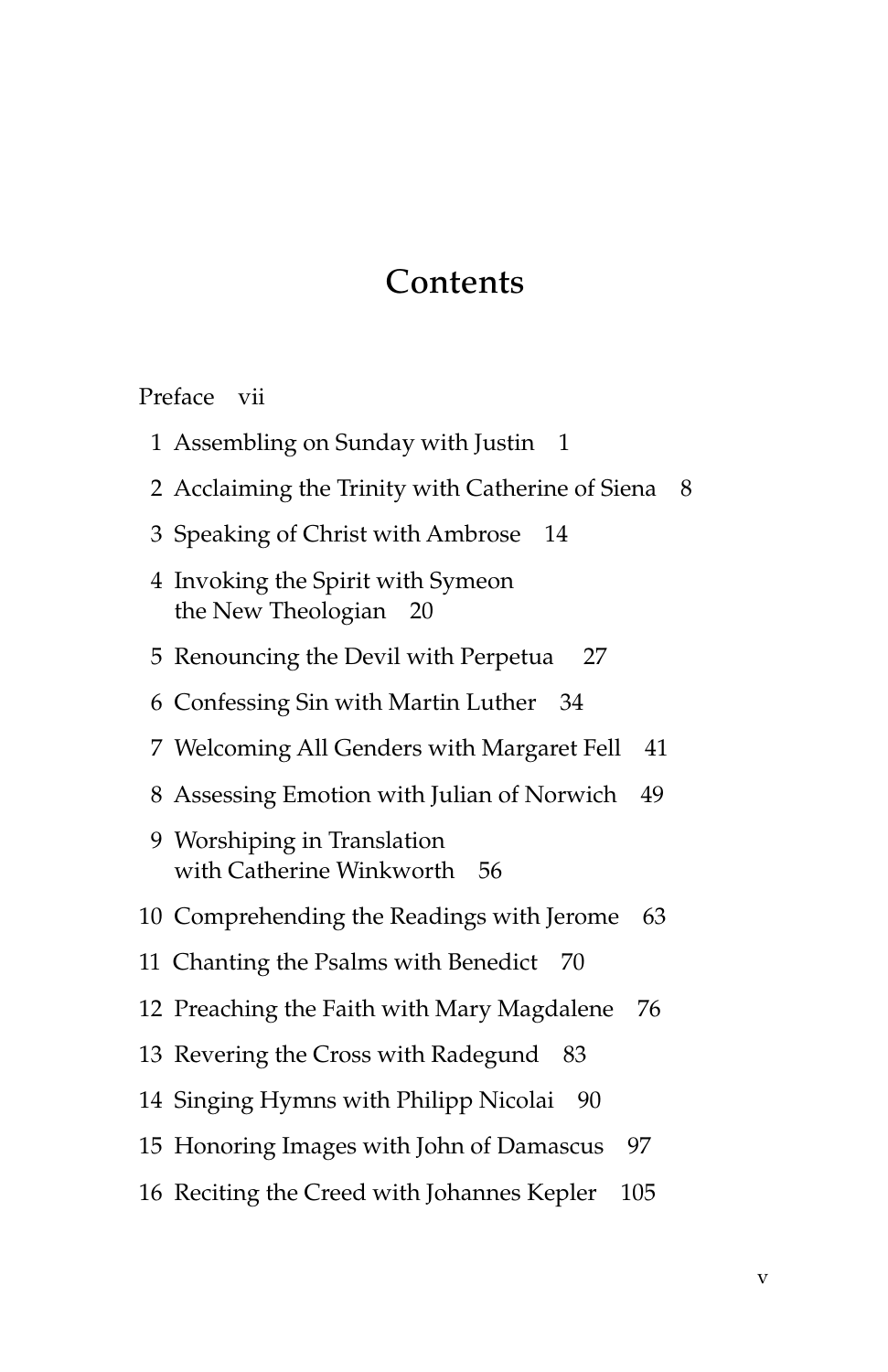- vi *Saints on Sunday*
- 17 Praying the Intercessions with Dorothy Day 112
- 18 Presenting the Offerings with Lawrence 120
- 19 Passing the Peace with Francis of Assisi 123
- 20 Fostering Ecumenism with Brother Roger 130
- 21 Praising and Thanking with Thomas Cranmer 137
- 22 Greening Our Communion with Hildegard 143
- 23 Recessing for Service with Amy Carmichael 150
- 24 Treasuring the Triduum with Egeria 157
- Afterword 165
- Acknowledgments 169
- Notes 171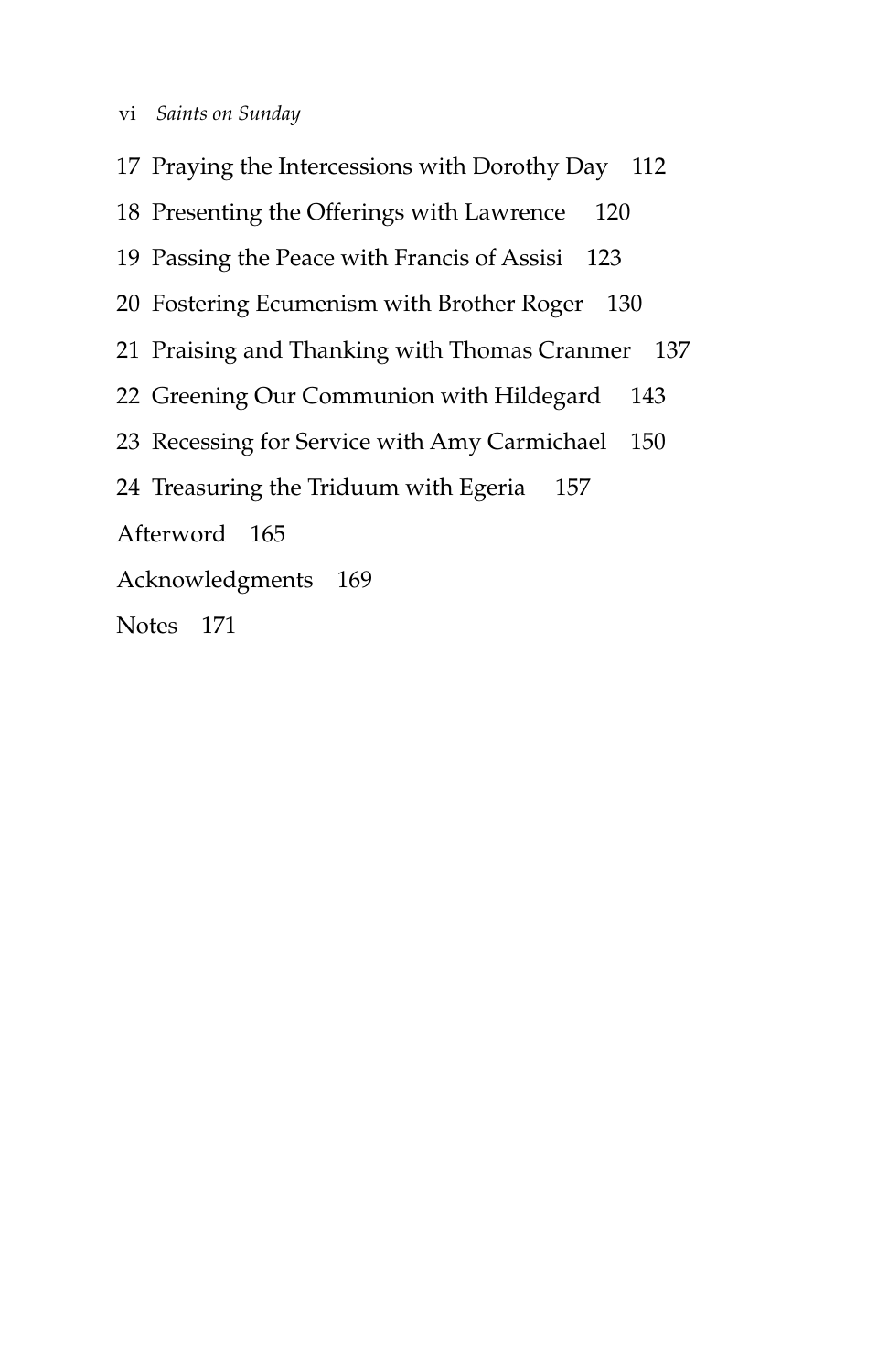## Preface

In the book of Revelation, twenty-four white-robed elders are seated around the throne of the Lamb, and at Sunday worship, we join with them in singing praises to God. The essays in this book look to another twenty-four of n the book of Revelation, twenty-four white-robed elders are seated around the throne of the Lamb, and at Sunday worship, we join with them in singing praises to God. The faithful departed, whose ministry was extraordinary while they were alive, in hopes that even now when they are dead, their words might illumine our worship and assist our efforts at liturgical renewal.

Some of these twenty-four elders are universally revered as saints and honored as models of the liturgical life. Others of these twenty-four, although less famous, surprise us with their insight and offer useful suggestions, or at least pose bothersome questions, as we enact worship. I intend by my title, *Saints on Sunday*, to address my essays both to those Christians who formally canonize their dead and to those who name all the baptized, alive and dead, as saints of God. It is about Sunday worship that I am most concerned, for it is primarily on Sunday that Christians, as the communion of saints, gather to hear the Word and share the meal.

Throughout these essays, whether discussing the triune God, the *ordo* of the liturgy, or various attendant issues, I have asked whether the wisdom of these beloved dead might improve and deepen and widen and enrich our communal worship. In some essays, I can identify and applaud specific directions pointed out by these believers. In others, I throw up my hands, both in bewilderment and in invocation, admitting that even though I have heard the voices from the past, acceptable solutions may be quite beyond me. (After one of his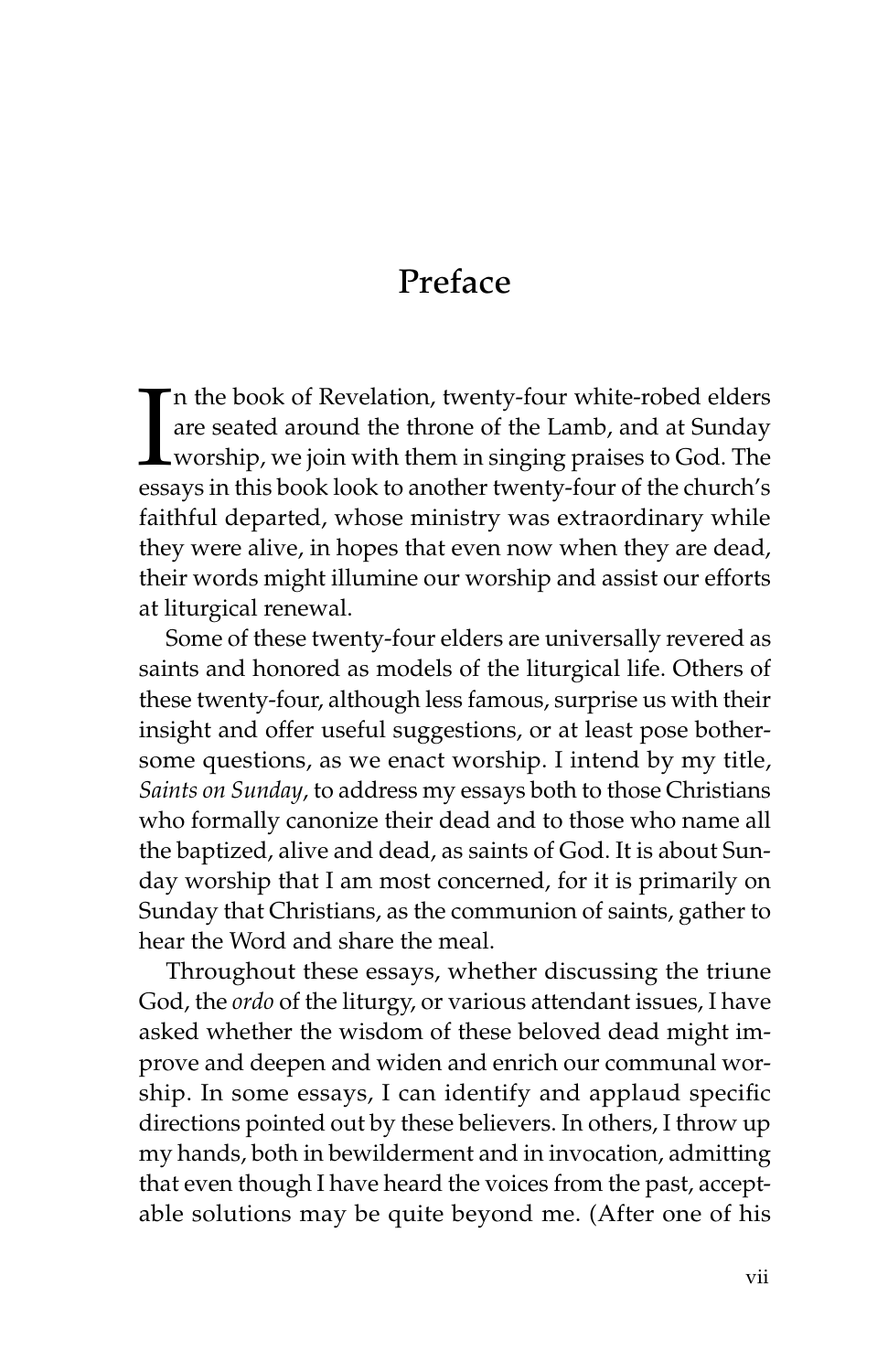lectures, Marcus Borg was asked, "But how do you know that you're right?" And he responded, "I don't know. I don't know that I'm right.")<sup>1</sup> Perhaps, indeed, my questions are more useful to you than are my answers.

Thank you for joining me in liturgical conversation.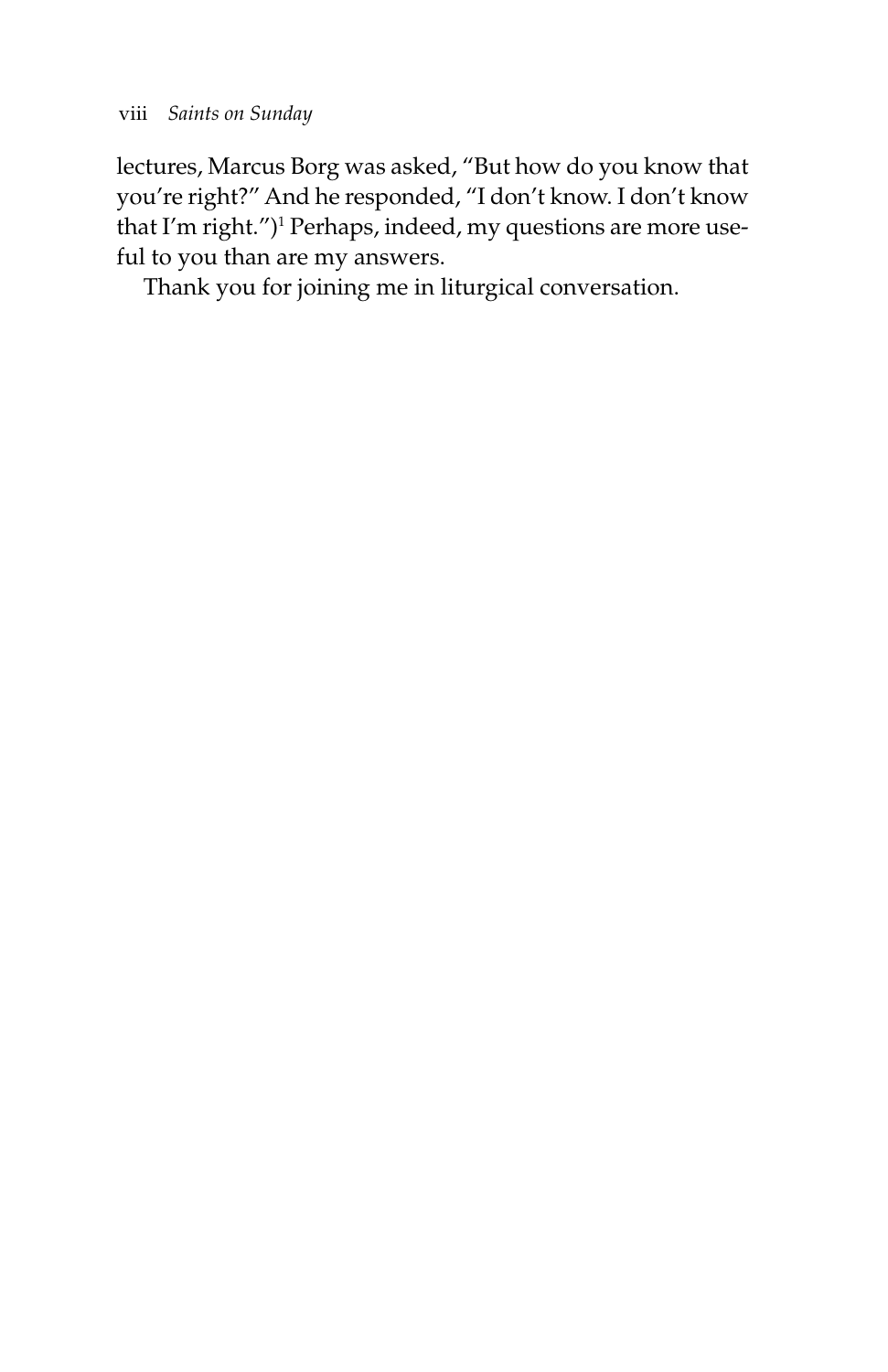$Chapter$ 

#### Renouncing the Devil with Perpetua

Inistian tradition remembers that on March 7, 203, the<br>noblewoman and nursing mother Perpetua, a slave<br>Felicity, and several other Christians were martyred by<br>heing thrown to the wild beasts in the amphitheater in Carnoblewoman and nursing mother Perpetua, a slave Felicity, and several other Christians were martyred by being thrown to the wild beasts in the amphitheater in Carthage, North Africa. One redactor of *The Passion of Saints Perpetua and Felicitas* notes that when entering the arena, Perpetua fixed her hair, not wanting a disheveled appearance to suggest that she was grieving her martyrdom.<sup>1</sup> The designated mad cow was unsuccessful in killing Perpetua, who in the end assisted "the novice gladiator" in cutting her own throat. She has been commemorated since at least 354, and by the late fourth century, Augustine complained that the account of Perpetua's martyrdom, read aloud in the assembly, was being revered as highly as was Scripture. By the sixth century, Perpetua, called in chapter 18 of the *Passion* "a wife of Christ and darling of God," was named in the Roman canon.

Most scholars concur that while in prison, the well-educated bilingual Perpetua composed her memoirs, sections of which became chapters 3–10 of the *Passion*, thus making her the only known Christian woman to write in her own name before the fourth century. Given that there is no record of any role she played in the Christian community while alive, her fame relies solely upon the affecting narration in the *Passion*. (Note: luminous prose prevails.) Some current scholars do question the historical reliability of the account. They dismiss any essentialist gender identification of the prose style of chapters 3–10 and,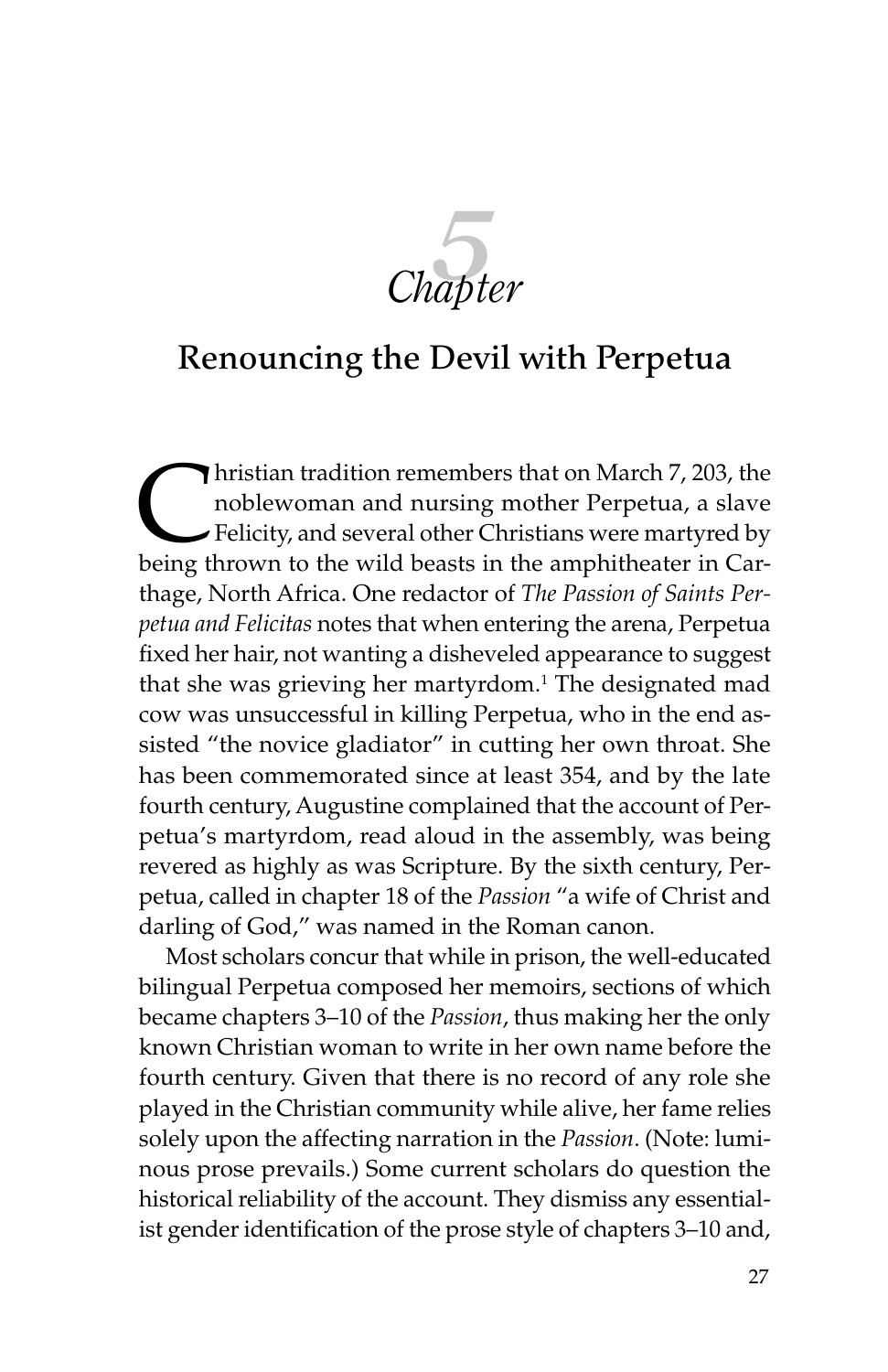noting the parallels between the narrative and the biblical passages Joel 2:28-29 and Acts 2:17-18, propose instead that the *Passion*, including the purported memoir, is a deliberate literary production from somewhat later than 203.<sup>2</sup>

This debate about authorial authenticity is not what interests me on Sunday morning. Rather, I am caught by the references to the devil. In chapter 3, Perpetua's father advances "arguments of the devil"; in chapter 10, Perpetua speaks of her upcoming "fight with the devil"; in chapter 20, it is the devil that prepared for Perpetua a mad cow; and in chapter 21, "the unclean spirit," that is, the devil, is in the gladiator. Most memorably, in the first of Perpetua's four visions, she steps on the head of the serpent3 —most publications render the Latin *draco* as dragon—as she ascends the ladder to encounter the whitehaired shepherd. Whether translated as serpent or dragon, the creature recalls Genesis 3:15 and then Revelation 12:9, "the great dragon, that ancient serpent, who is called the Devil and Satan, the deceiver of the whole world."

Historians of Christianity trace this devil back to dualist ancient Near Eastern religion. Religious systems have found a supernatural devil and its subsidiary demons to be feasible ways to explain the endless conflict between good and evil. (You might note that I do not assign the devil a gendered pronoun, neither "he," despite usual practice, nor "she," despite the medieval depictions of the serpent in Eden with a face identical to that of Eve.)<sup>4</sup> The early classical theory of the atonement appropriated this mythology of evil: on the cross, Christ was battling against the devil, and in his resurrection, Christ demonstrated his triumph over Satan.<sup>5</sup> Later in Christian history, despite the psychological usefulness of Satan, fiercely monotheistic theologians demoted the devil, stressing instead the devilish self within each human person with which our baptism contends.

According to Jewish tradition, Uriel, one of the four archangels who held up the throne of God, was in charge of punishing evil, thus providing an indirect way for God to effect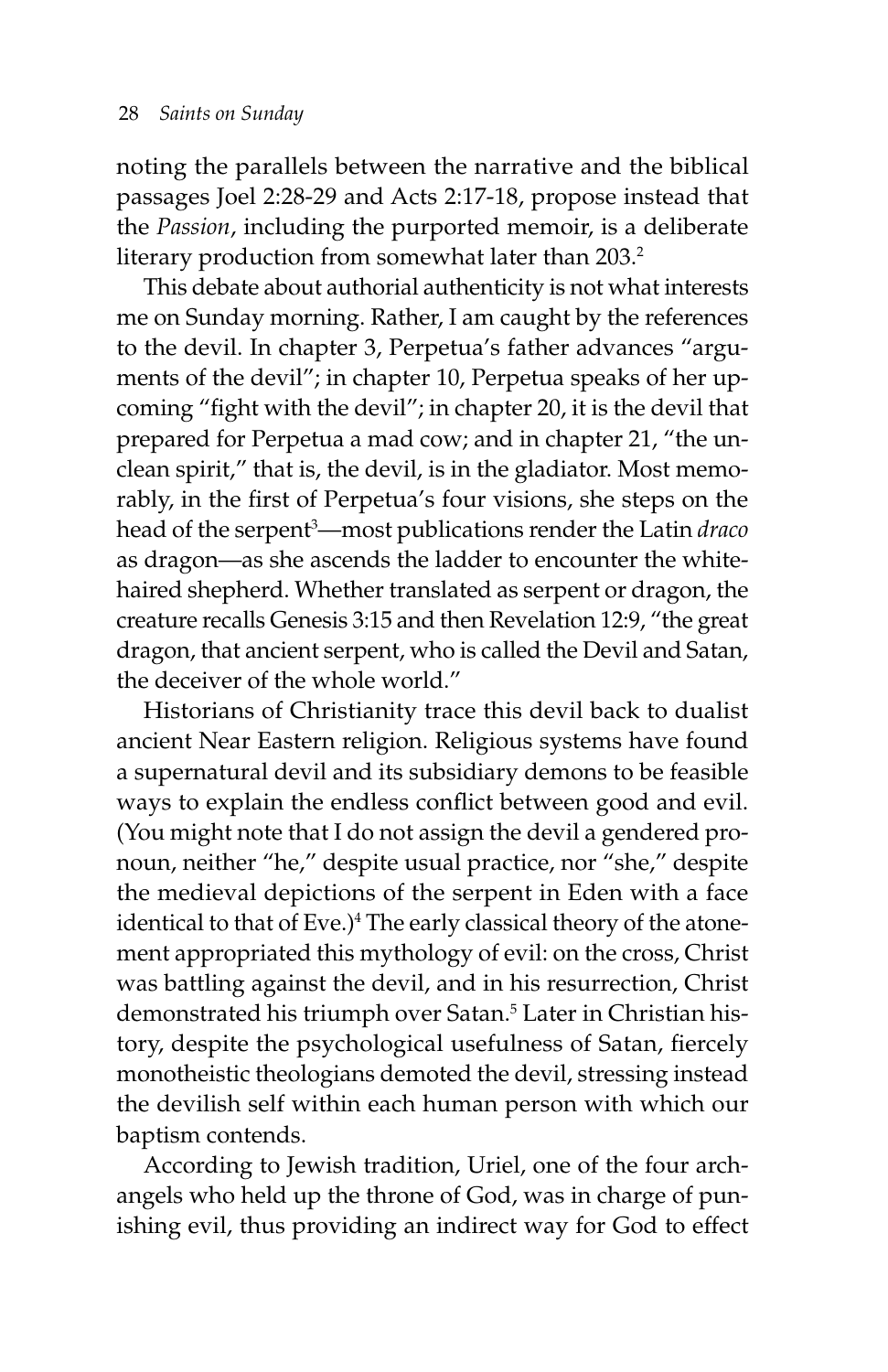discipline on the people. Christianity did not admit Uriel into its picture of heaven. Instead, the devil took on this role, coming to be in service to God for the purposes of divine chastisement. One recent study cites both Enlightenment philosophy and eighteenth-century Protestantism, by ridiculing medieval Roman Catholic stories of demons and miracles, as bolstering widespread dismissal of the devil.6 However, we now witness the rise of after-school Satan clubs, and some contemporary Christians maintain that only a literal acceptance of biblical talk of Satan and exorcisms can save the church from trivializing the terrifying power of evil.<sup>7</sup>

Not the devil, nor "Satan," nor the serpent, nor the dragon receives any mention in our creeds. The apocalyptic adventures of the dragon in the book of Revelation have no place in the ecumenical three-year lectionary. I do not think that there exists such a being that embodies sin and evil and that expends its supernatural energy luring humans into its hellish realm. But perhaps the majority of Christians do, and the serpent does slither around on Sunday morning, if not in our sanctuaries, then outside in the churchyard. So let us trace the serpent's movements, in baptismal renunciations, in the lectionary, and in hymnody.

Most baptismal rites include renunciations, a remnant of ancient exorcisms. The baptismal instructions of John Chrysostom tell the catechumens that "even if the demon be fierce and cruel, he must withdraw from your hearts with all speed" upon hearing the exorcism; and "What are the pomps of the devil? Every form of sin, spectacles of indecency, horse racing, gatherings filled with laughter and abusive language . . . tokens, amulets, and incantations."8 (Laughter is as bad as incantations?) I smiled at another of Chrysostom's comments: "Again there are chariot races and satanic spectacles in the hippodrome, and our congregation is shrinking."<sup>9</sup> Scolding the gathered assembly about lowered church attendance has venerable history.

A recent ecumenical liturgical reform has been to schedule baptisms within the regular Sunday worship. No longer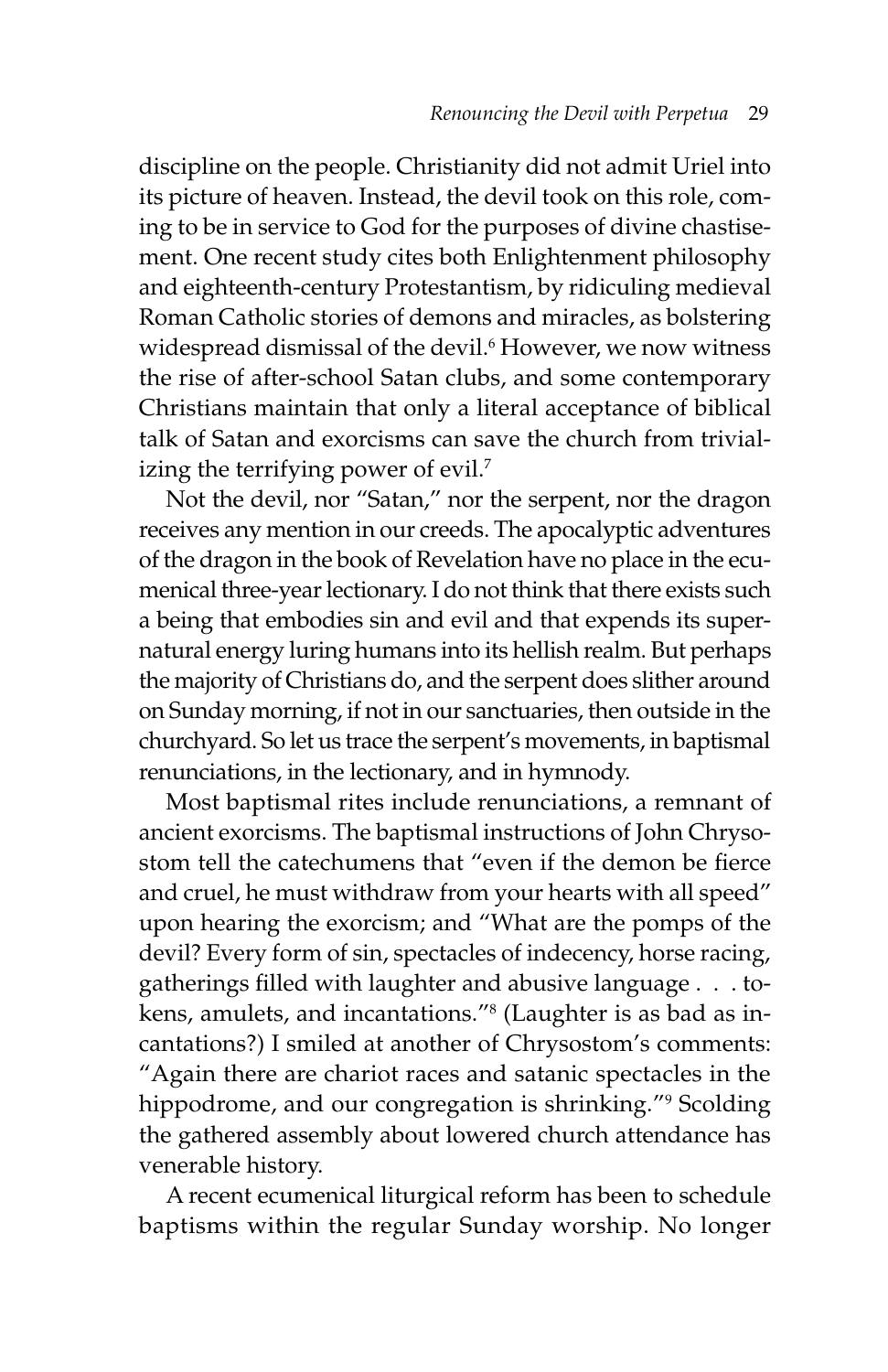shunted off to a side chapel, the rite of baptism invites all believers who are present to celebrate the sacrament and strengthen their baptismal identity. In the church I attend, the renunciation includes these three questions: "Do you renounce the devil and all the forces that defy God? Do you renounce the powers of the world that rebel against God? Do you renounce the ways of sin that draw you from God?"10 The Anglican tradition also includes both reference to the devil and its demythologizing: "Do you renounce Satan and all the spiritual forces of wickedness that rebel against God?"<sup>11</sup> Characteristically, the Orthodox churches amplify the question: "Dost thou renounce Satan, and all his Angels, and all his works, and all his service, and all his pride?"12 In some denominations, specific reference to the devil is omitted. "Trusting in the gracious mercy of God, do you turn from the ways of sin and renounce evil and its power in the world?"13 Each of the Roman Catholic options includes the specific naming of Satan: "Do you reject Satan and all his works and all his empty promises?" or "Do you reject Satan?" or "Do you reject Satan, father of sin and prince of darkness?"14 The baptism volume of *Alternative Futures for Worship* included this wording: "Do you renounce Satan and all Satan's works and all Satan's empty promises?"15 By the way, I participated in that collaboration and recall that one of our number urged that Satan's name be omitted from the renunciations. (Don't we all wonder about revision committees: who won this debate, who won the next one?) For what it's worth, the anthropologist and faithful Episcopalian Margaret Mead, in preparatory discussion of the 1979 *Book of Common Prayer*, urged that reference to Satan remain in the rite for baptism.16

In the shared Western lectionary, the devil occasionally shows its face. On Maundy Thursday, the devil has put into the heart of Judas to betray Jesus. On Easter 7, Year A, the devil prowls around like a roaring lion. On the Sunday of Matthew's parable of the wheat and the weeds, the allegory blames the devil for having sowed the weeds, and on the Sunday of Luke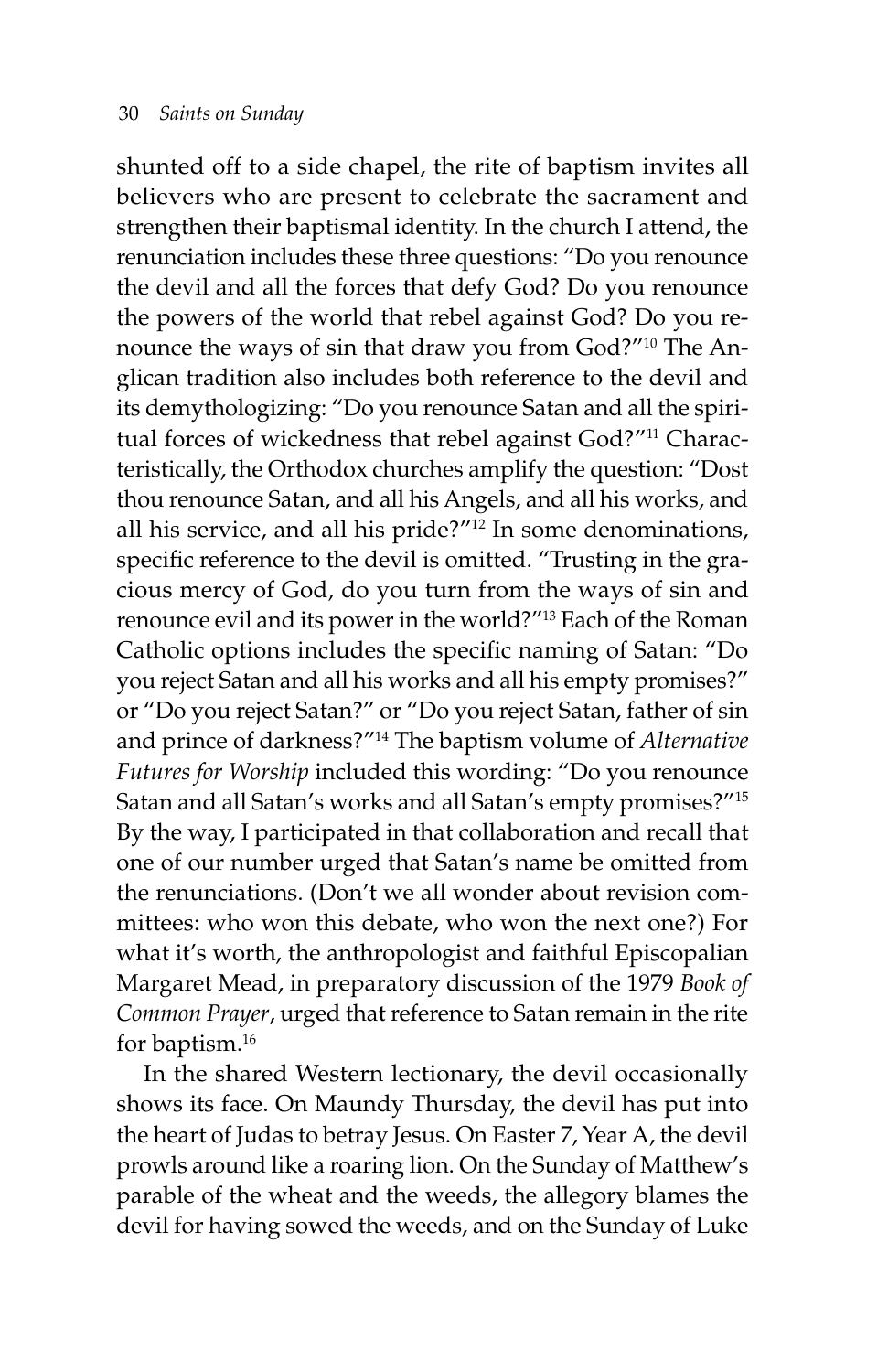10:16, Jesus remarks, "I watched Satan fall from heaven . . . I have given you authority . . . over all the power of the enemy." Our list might include the stories of exorcisms. But the devil comes into its own on Lent 1. Although Mark says only that Jesus was "tempted by Satan," the legend grew, as legends do, and both Matthew and Luke narrate the three-act adventure during which Jesus rejects Satan's temptation to employ messianic power in such a way as to avoid the cross. (I recall in middle school encountering Edward Everett Hale's 1863 short story "A Man Without a Country," a brilliantly crafted piece of fiction that when first published resulted in countless Americans appealing to the president to pardon a man who had never existed outside the story. It seems that both Matthew and Luke, in elaborating Mark's few words, appreciated the power of narrative.) In Year A, in accord with the intertextuality of the Scriptures, the lectionary pairs the temptation of Jesus with that of Eve and Adam in Genesis 3. I fear that the parallel provided by these two biblical passages has strengthened, if not our faith in Christ's victory over evil, then merely the traditional Western blaming of woman for evil.

I listen for the devil also in hymns. Texts with rhythm and rhyme cement themselves into our minds, and we find ourselves repeating these lines while grocery shopping on Tuesday. The vast majority of our hymns do not mention the devil, but many churches sing Martin Luther's late medieval "A Mighty Fortress Is Our God," in which believers are situated on a battlefield, with a champion fighting with and for us against the adversary Satan. In a recent translation of this classic, Satan is said to "rant and rage."17 Also in Luther's Easter hymn *Christ Lag in Todesbanden*, "Satan cannot harm us."18 In Rhabanus Maurus's eighth-century *Veni Creator Spiritus*, the Latin phrase *hostem repellas longius* is variously translated: in my hymnal, the line is "Keep far from us our cruel foe."19 According to the well-known Christmas carol "God Rest You Merry, Gentlemen," Christ is born "to save us all from Satan's power when we were gone astray."20 In the nineteenth century,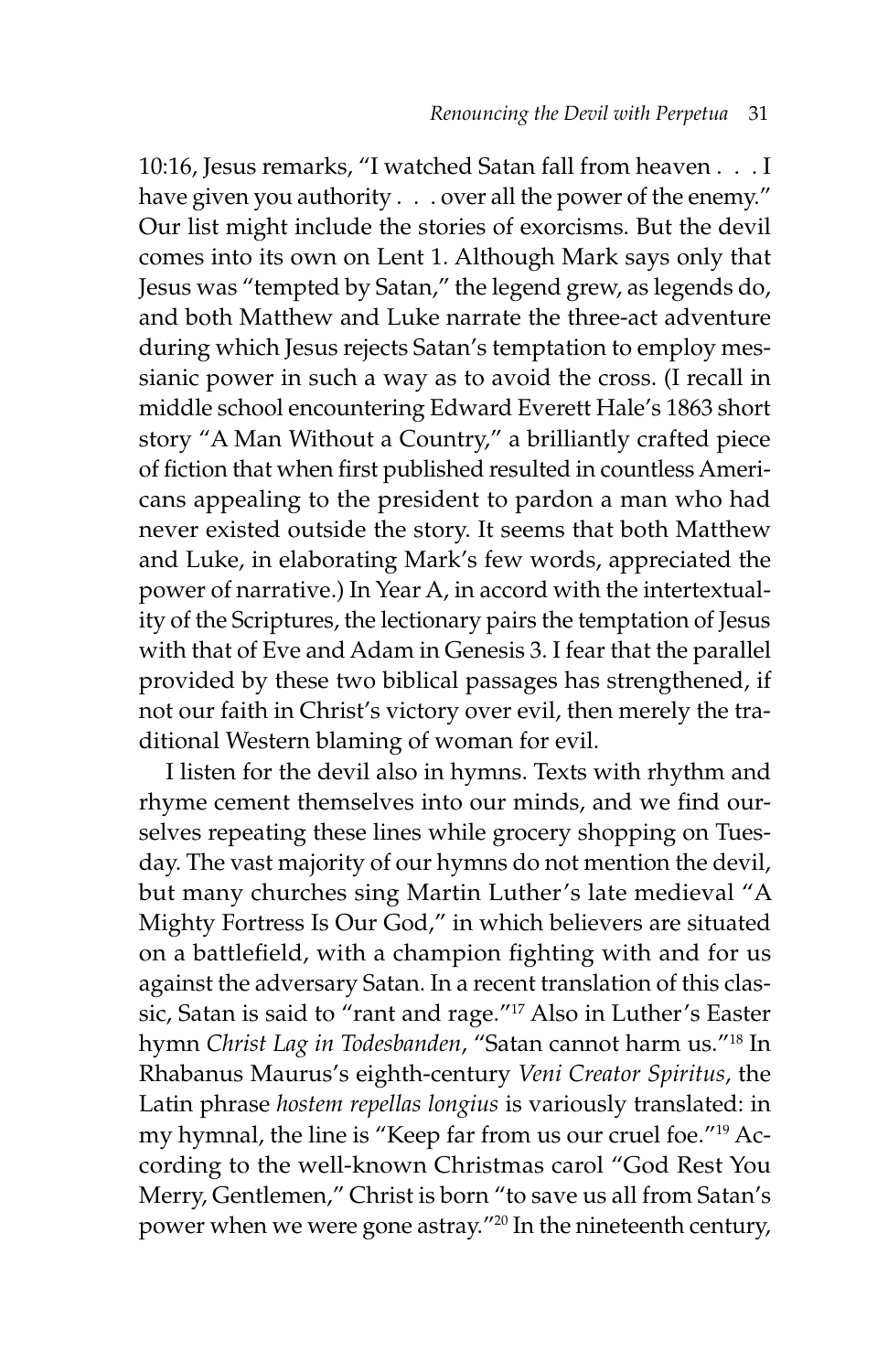the devout Presbyterian layman Horatio Spafford, having endured repeated tragedies, wrote "When Peace, Like a River," and included the line "Though Satan should buffet, though trials should come,  $\ldots$  it is well with my soul."<sup>21</sup> May I here praise those churches that provide hymnals in the pews, so that sitting there before worship begins, any interested believer can peruse the hymns, without recourse to the liturgy planner's personal computer.

And so, as we baptize our catechumens, proclaim and preach the lectionary's choices, and sing our hymns, we ask: how is the best way to articulate the stranglehold of sin and the immensity of evil? Although I now advocate a weekly printing or projection of images from Christian history or contemporary artists to complement the lectionary, Christian art has been inadequate when depicting the menace and horror of evil. The West has drawn Satan as a humanoid with distorted body parts, pointed ears, bat wings, a long tail, raptor talons, dark red or black skin, and an obscene rear end. Much of this medieval depiction provided the template for the early generation of Hollywood's evil aliens.<sup>22</sup> And what is sillier than monstrous lizards are the film industry's exorcisms, with levitating virgins vomiting green slime. (If you have forgotten *The Exorcist*, view it again.)

The inquiry about whether literalizing biblical texts strengthens or diminishes their power applies of course not only to references to the devil. That the Gospel according to John narrates Jesus' first miracle as his producing over a hundred and fifty gallons of wine strikes me as more christologically kerygmatic if it is proclaimed as metaphor, rather than as Jesus' biography. Here are some questions addressed to us Sunday worshipers who do not accept the existence of a supernatural devil: How do we ensure that we do not overlook the devastating might of evil, substituting instead only social problems and personal growth experiences? Does explicit reference to the devil give baptismal renunciations more potency? Is the name "Satan" the best that we have? Or does such naming of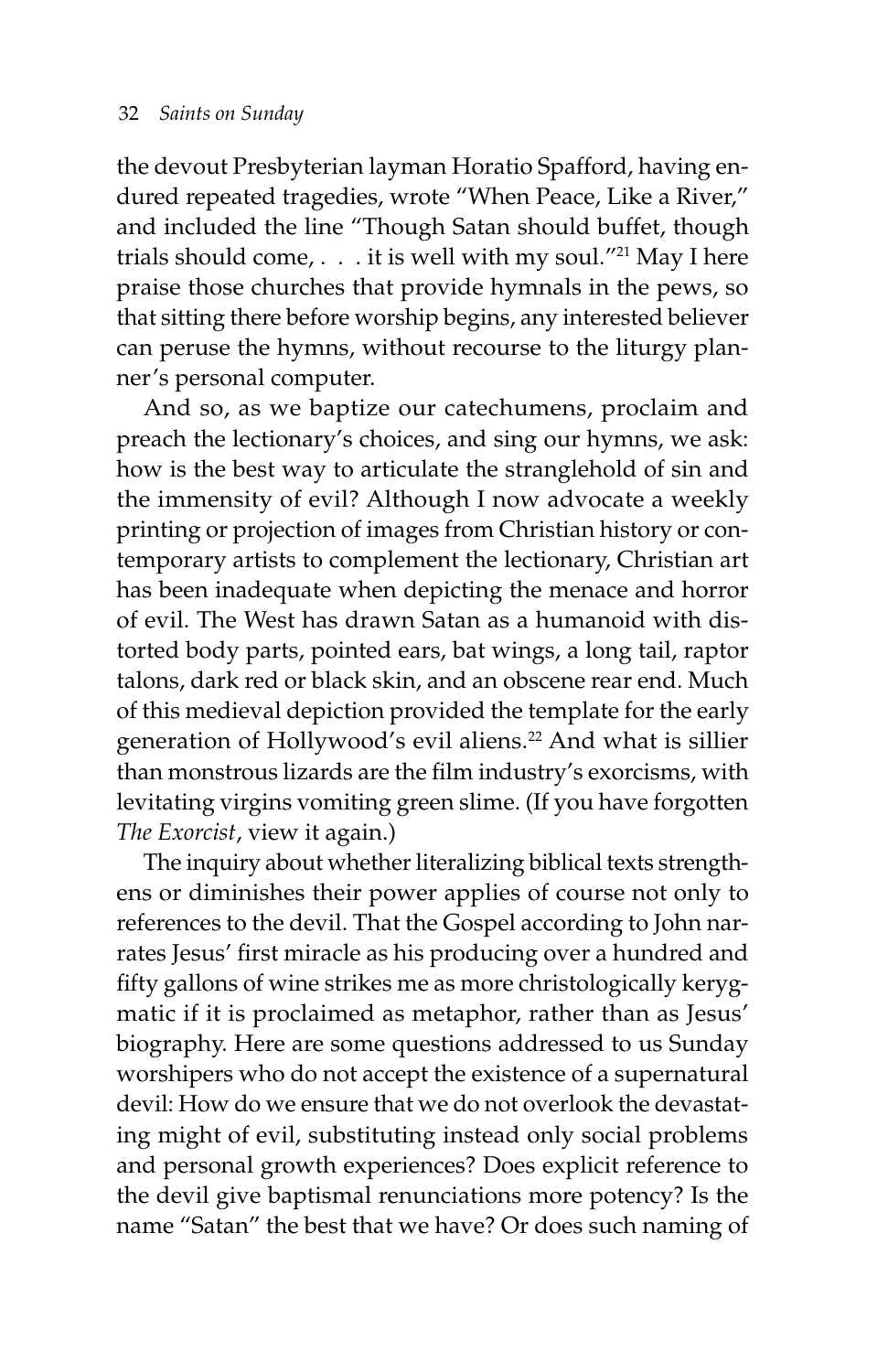evil render the text childish, perhaps even ridiculous? Ought our lectionaries edit away some of their references to the devil? Should we keep singing ancient hymn texts? Who is given charge of the translation of historic texts? Does Sunday worship not concern itself with demythologizing, but rather present both a realistic devil and an inspired metaphor? (I have wondered about whether we might identify different denominations, not by their historic quarrels, but by which biblical images they literalize and which they do not.)

That the Bible gives us various ways to word the horror serpent, dragon, Satan, the devil, the demons—is a gift, since seeing evil from different angles increases our vision and thwarts the temptation to turn story into fact. Yet I have never been as devastated by evil occasioned by baptismal references to the devil as I am nearly nightly while watching a half-hour of BBC World News. Can our liturgy say "evil" with enough malignancy to make necessary Christ's salvation?<sup>23</sup>

"I am a Christian," calls out Perpetua. Fixing her hair as she faces the devil, she faces us as well. Standing with her, let us rejoice in the Christian baptismal sign of God's power over evil and, hopeful in that promise, find ourselves able, as was Perpetua, to treat the serpent's head as a step stool to God.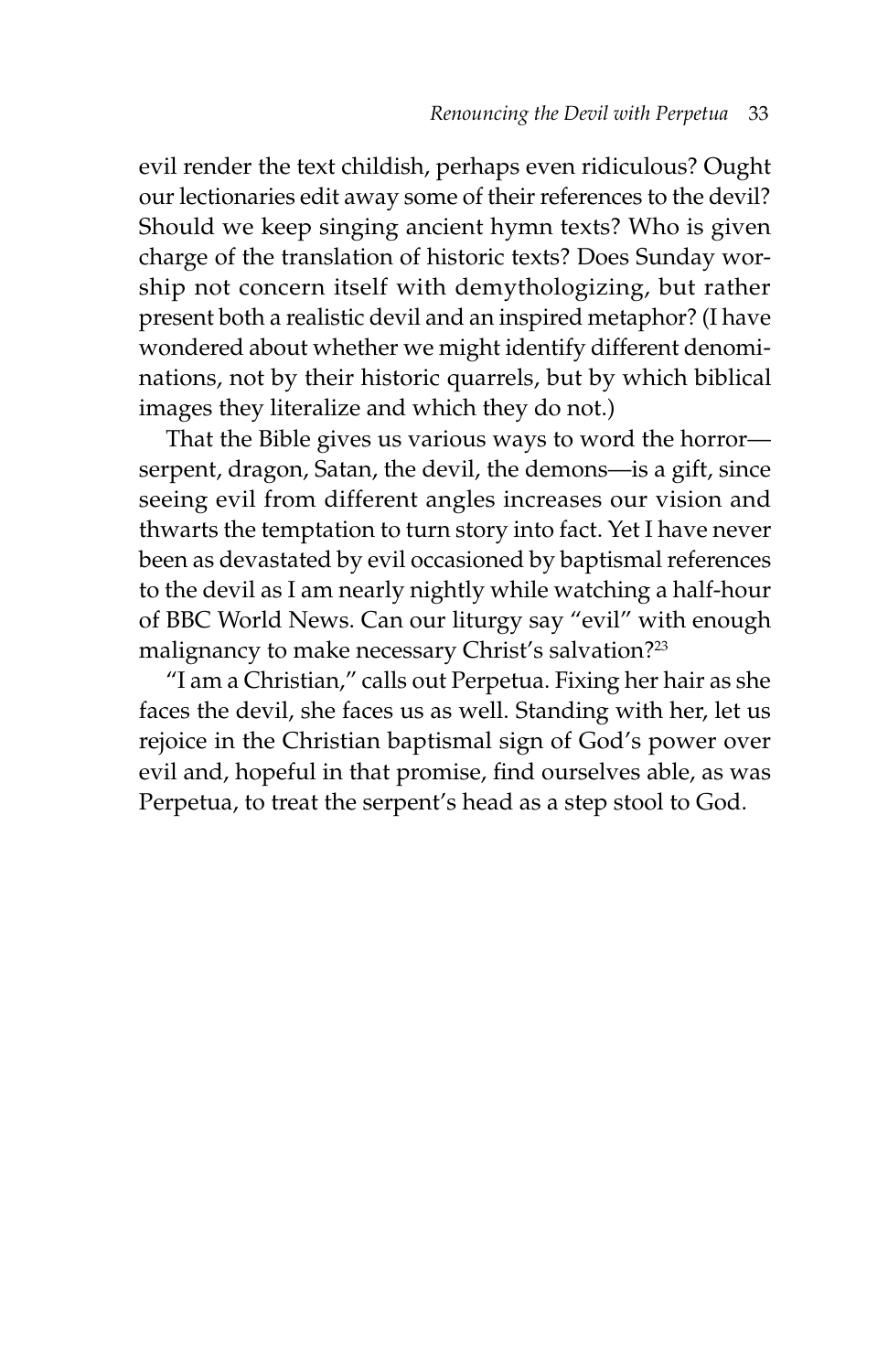

#### Confessing Sin with Martin Luther

The theologian Martin Luther was an Augustinian friar,<br>professor of Scripture, ecclesiastical critic, excommuni-<br>cant, imperial outlaw, Bible translator, best-selling au-<br>thor hymnwriter polemicist examplical preacher cons professor of Scripture, ecclesiastical critic, excommunicant, imperial outlaw, Bible translator, best-selling author, hymnwriter, polemicist, evangelical preacher, conservative liturgical consultant, husband of an ex-nun, father of six children, and progenitor of Protestantism. He penned both luminous theology for the baptized—the essay *The Freedom of a Christian—*and scathing condemnation of those he opposed, particularly the Jews and the pope—and yet by 1529 was stating that he'd rather drink blood with the pope than wine with the Swiss. Born into a medieval world, dying in the Renaissance on February 18, 1546, Luther stands in everyone's way. We cannot go around him; we must somehow get through him. I am grateful that many of us are undertaking that journey together. It is Luther's call to confess our sins that we still hear half a millennium later and that deserves our consideration on Sunday morning.

The young man Martin Luther was, by our therapeutic standards, overly obsessed with personal guilt, exaggerating his own offenses, terrified of divine judgment, and critical of the church's procedures for offering forgiveness to the faithful. Beginning with his 1517 Latin academic theses proposing a discussion of the church's rituals of penance and popularized with his 1518 German "Sermon on Indulgences and Grace" and his 1519 German essay "The Sacrament of Penance,"1 Luther directed much of his early career to questions concerning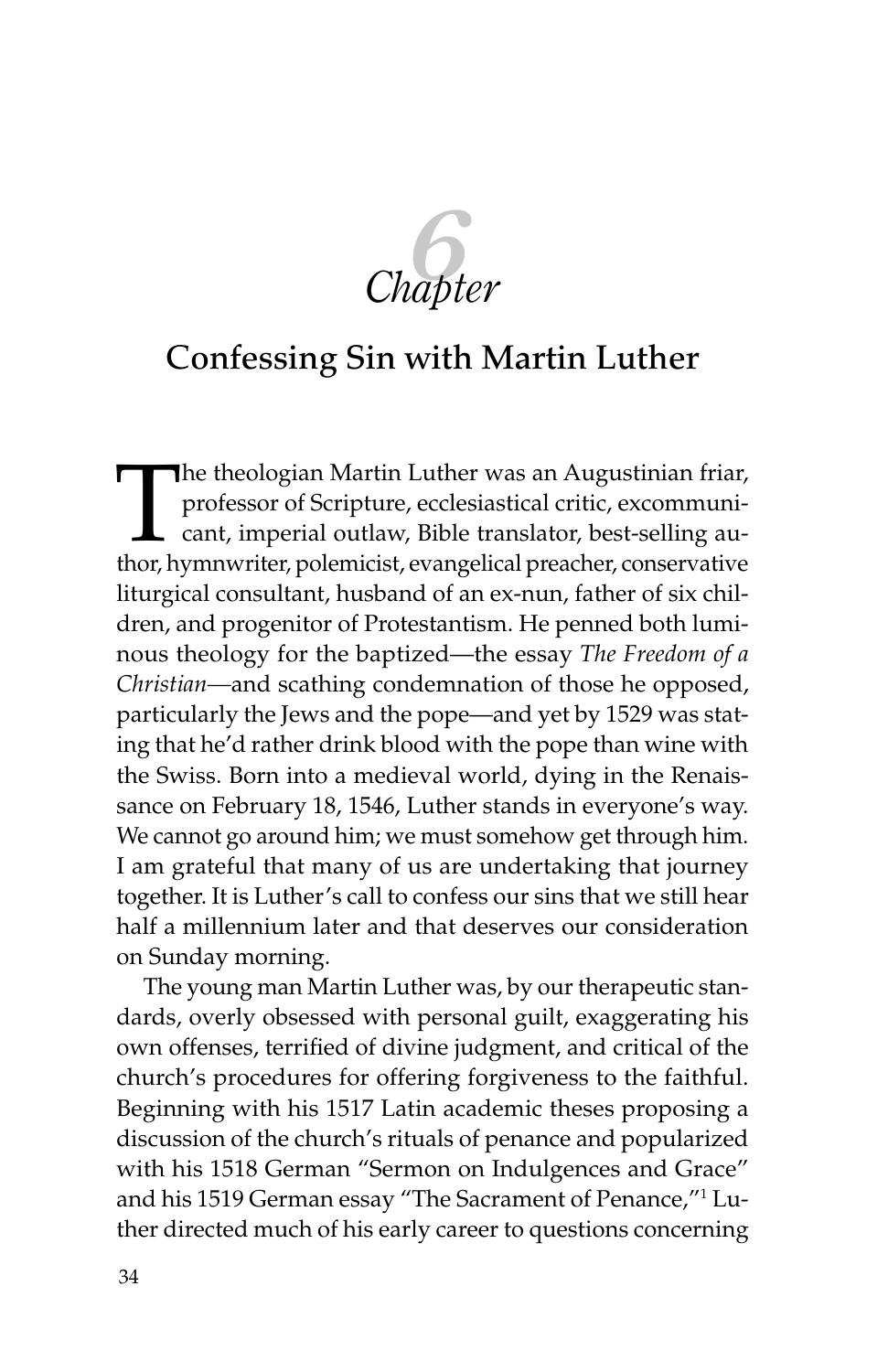sin and confession: Were Christians capable of sincere contrition? Could Christians actually know their own sins? In what ways did God punish us for our sins, and what might the church do about it? How ought indulgences to function? What was the relationship between the church's rituals of penance and God's free gift of forgiveness? Were not the church's sacraments to be in the business of proclaiming the Gospel? Who held the keys of the kingdom? Although Luther's ecclesial context and methods of argument were quite different from ours, he was, with us, addressing myriad questions about human sin and divine forgiveness and the ways that the liturgy might best address these issues.

I was raised on a conservative branch of the Lutheran tree. In 1960, as part of eighth-grade confirmation instruction, I was urged to prepare for Holy Communion, which was offered four times a year on Sunday evenings (don't tell me the church never changes), by repeating a set of "Christian Questions with Their Answers," which began with this exchange: "Do you believe that you are a sinner? Yes, I believe it; I am a sinner."<sup>2</sup> Nothing resembling this private preparatory ritual is alive in the Lutheran church of which I am now a member. But sin remains a big deal among Lutherans, a foundational principle. Some years ago, I attended the Sunday liturgy at twenty-five different Lutheran churches to discover which ones used the worship materials advocated by our national church, and thus would regularly include a confession of sin in their service, and which used some other worship form. I discovered that most of the freelancers not only did not include a rite of confession of sin, but did not mention sin during the entire event. Yet despite those renegade congregations, most Lutheran churches for much of the church year participate in a ritual exchange of confession and absolution.

In this Lutherans are joined by Roman Catholics, Episcopalians, Methodists, and Presbyterians, among whom the primary worship resources for Sunday include some adaptation of medieval sacramental penance. Rituals of private confession and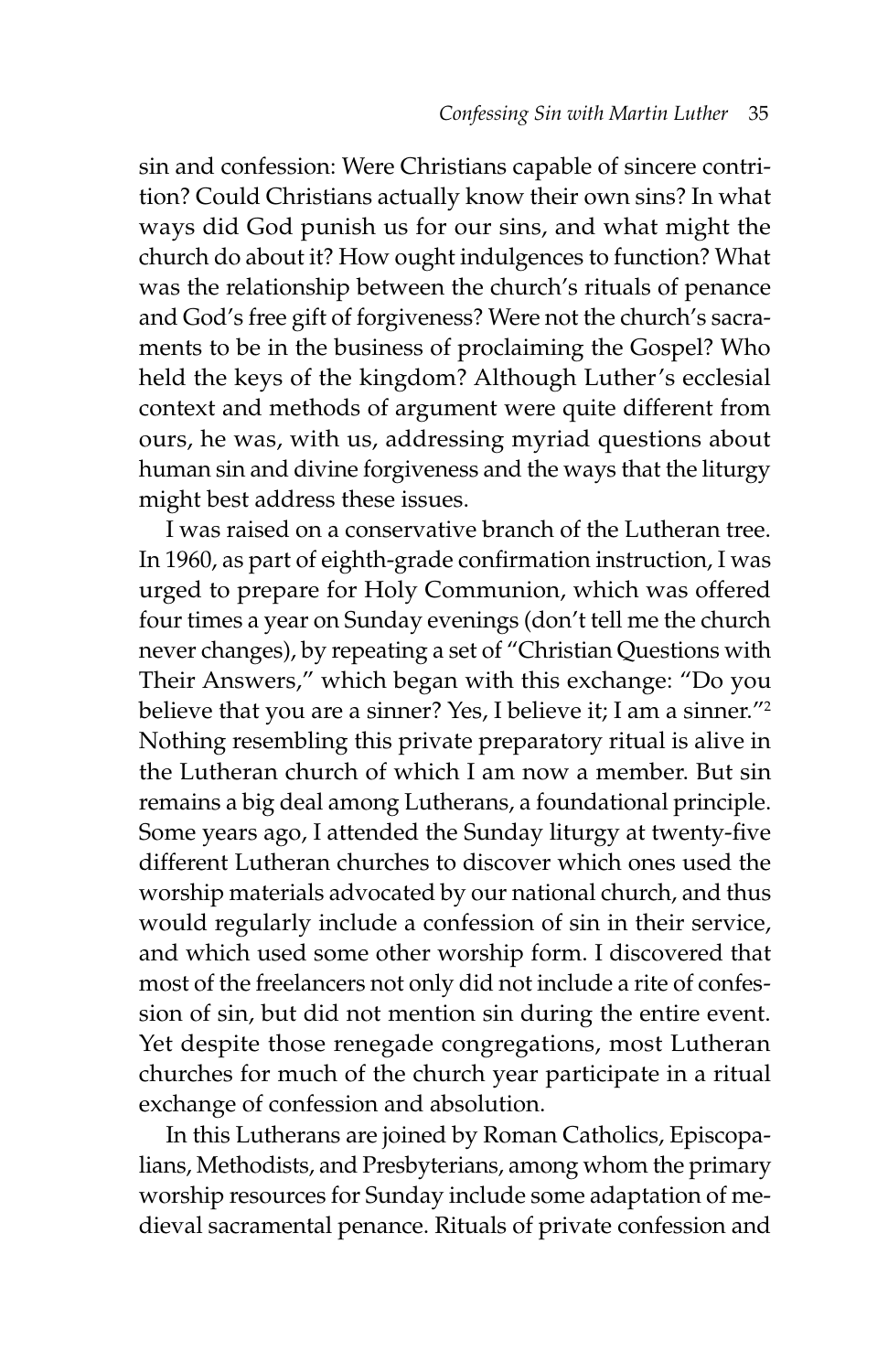absolution may be in some ways ideal, but we liturgists know that our imaginings about perfect penitential rites crash into the reality of our cultural situation: the vast majority of Christians do not seek private absolution. Sunday worship is what we have. And although what is called the Human Potential Movement suggests that inculcating a regret for personal sinfulness diminishes what people can be, given the great good of high self-esteem, most of the Christian church maintains that liturgy must articulate truth; that such truth about sin is finally, if not welcome, at least wholesome for each person; that feelings of guilt may have nothing to do with accepting personal culpability for sin; and that the human tendency to blame everyone else for everything is not a worthy path forward.

Teaching religion at a Roman Catholic university, I asked the students whether a two-year-old snatching a toy from another toddler was sinning: no, they all called out. Was an eight-year-old hitting a friend sinning? No. Well, how old would you have to be to sin? An eighteen-year-old called out: "Twenty." Such late adolescent attitudes left me wondering whether those Americans who attend worship actually consider themselves sinners. Ordained clergy and pastoral counselors tell me: yes, they do. People regret their actions, are angered at themselves for consistently bad conduct, are guilty over a secret past, try to erase memory of failure. Indeed, it seems to me that people who live aware of world news and alert to their own behavior are called to face the staggering horror of evil, the inescapable force of sin, the bitter facts of their own past, the monsters hiding near the door, the serpent residing within. Since Christians believe that sin is in the first place before the face of God, the baptized ought to have occasion to acknowledge their sin before God, hear the words of divine mercy, and accept the challenge of baptismal grace. And, to repeat, Sunday worship is what we have.

To confess sin is to acknowledge the truth of the human distance from God, to articulate self-awareness concerning the flawed human condition. In the confession of sin, we ritualize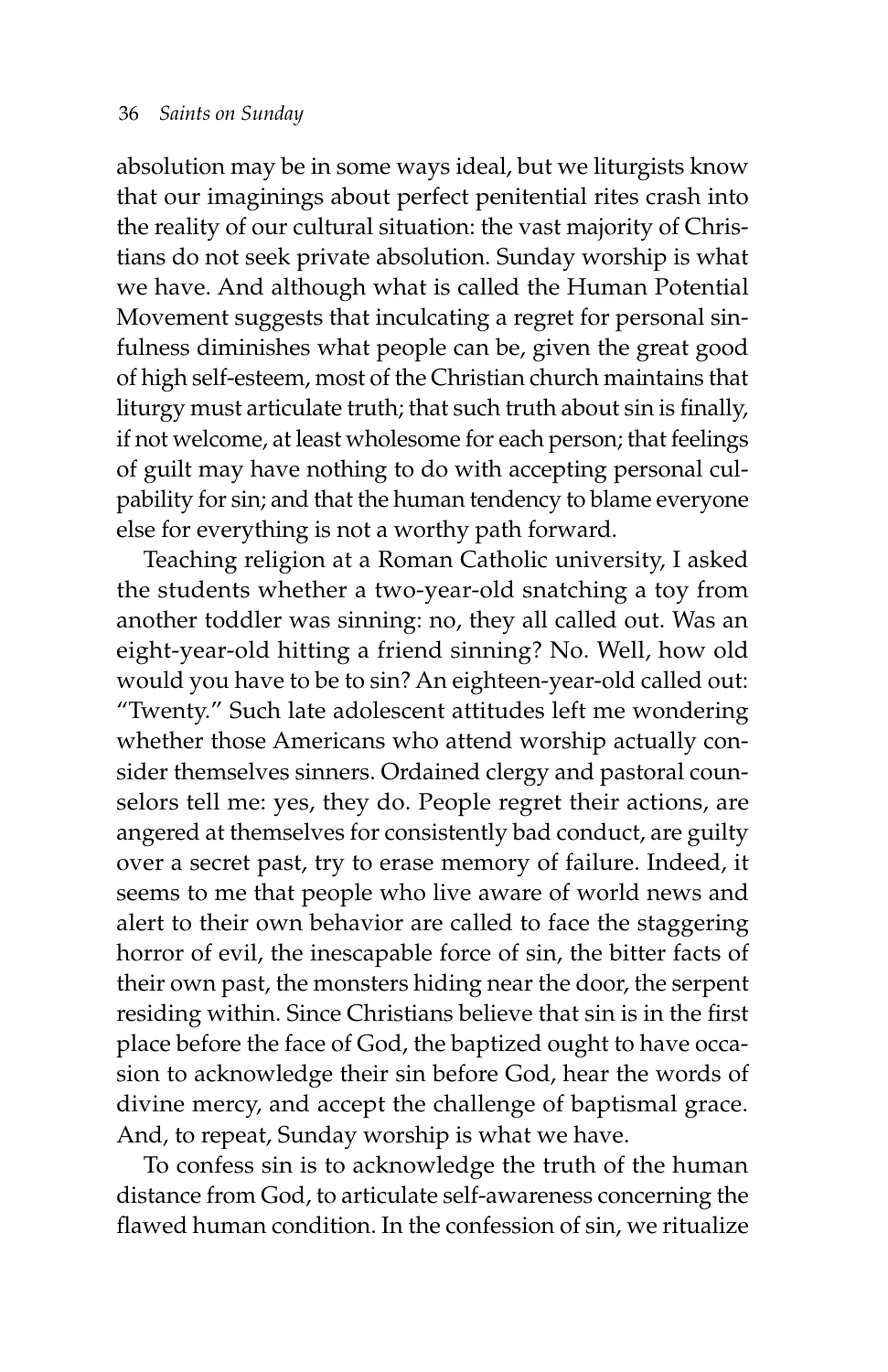our belief that we are not divine little deities running around. We are not even by nature buddy-buddy with God. As the current Lutheran liturgical resources word it, "We are captive to sin and cannot free ourselves" and "We have turned from you and given ourselves into the power of sin."3 Sin is the pervasive condition of the human species: it is not mainly the province of men; it is not largely the sphere of women.<sup>4</sup> Some persons try to save themselves by brandishing their own power, while others try to escape responsibility by claiming their own helplessness. Sigmund Freud was Lutheran about this: we are all sick sick sick, and there is no way out; there are only ways to try to deal with it. For Christians, one such way is located in the Sunday assembly. As a contemporary Lutheran pastor wrote about confession and absolution, "When I first experienced it—the part where everyone in church stands up and says what bad people they are, and the pastor, from the distance of the chancel and the purity of her white robe says, 'God forgives you'—I thought it was hogwash. . . . Eventually the confession and absolution liturgy came to mean everything to me. It gradually began to feel like a moment when truth was spoken, perhaps for the only time all week, and it would crush me and then put me back together."5

"Confession of sin" is not the same thing as "a confession of sins." A common practice for this ritual is to substitute for the theological category of sin a list of sins, specific infractions, examples of rotten behavior. Often these texts are informed by the week's lectionary readings, and some are thoughtfully crafted. In their extensive liturgical support for the Revised Common Lectionary, Presbyterians provide for each week a Call to Confession, a Prayer of Confession, and the Declaration of Forgiveness appropriate to the biblical readings.<sup>6</sup> Metaphors—"Our lives bear the scars of sin: bind up our wounds"7 are useful. But I hesitate when confessions particularize sin into sins. Sometimes these texts are worded in the plural— "we" have done this and that—although the intention is in fact "I." How often will a worshiper rightly think, Well, for heaven's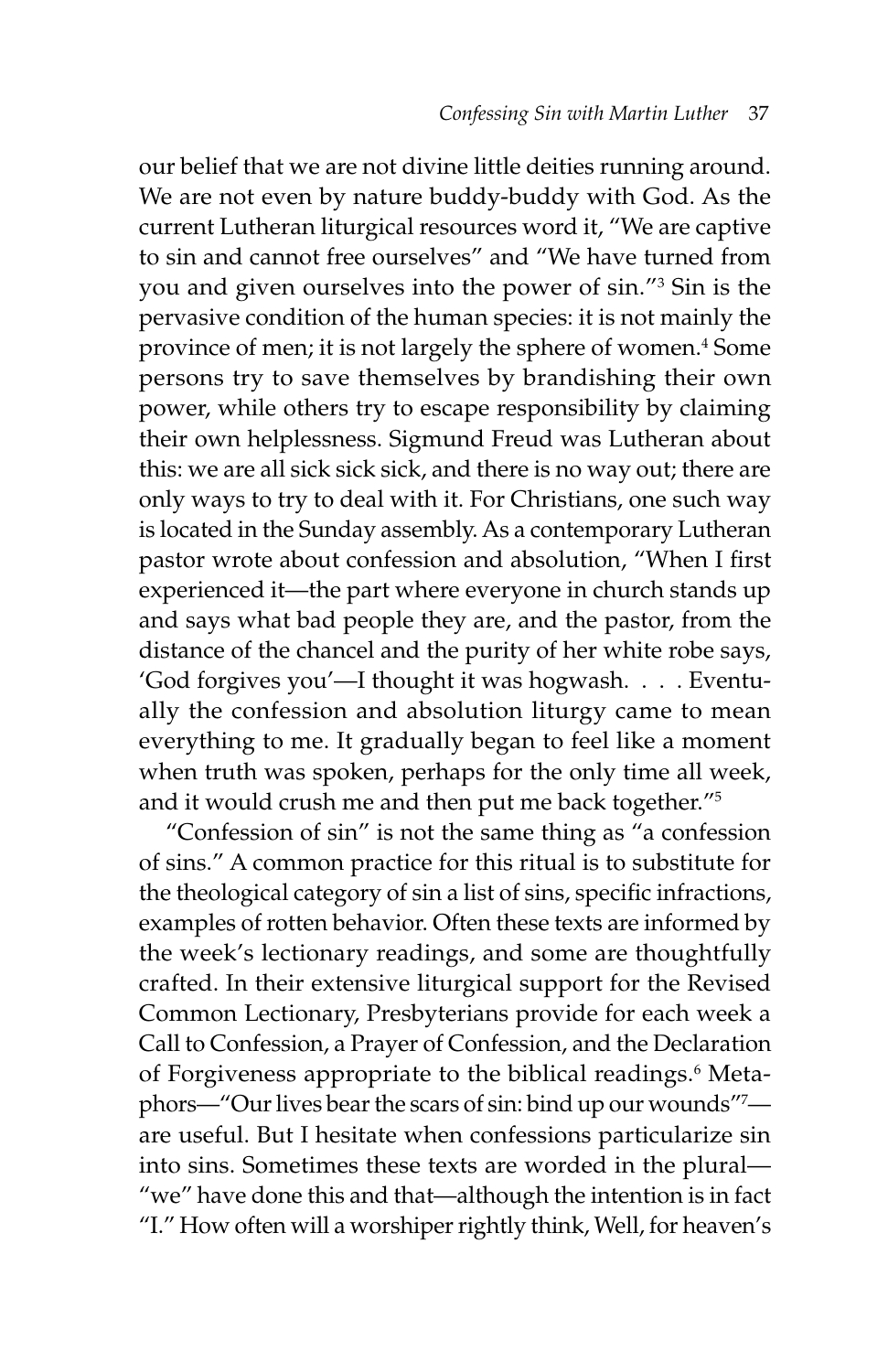sake, I'm not guilty of that! At the Lutheran university I attended in the 1960s, when one thousand students attended the impressive Sunday Eucharist, three hundred a daily chapel service, the truly devout also a Wednesday evening Eucharist and evening dormitory devotions, we were given a text in which we confessed "the poverty of our worship." As college students, we were guilty of lots of sins, but the poverty of our worship was not one of them.

Our churches need continual reflection about whether a creedal statement of human sinfulness and the reception of divine forgiveness can be adapted to include a list of individual sins. One manual for improving congregational prayer makes the important point that communally reading aloud an unfamiliar text listing this and that sin could well become no more than a mechanical exercise in literacy, rather than a heartfelt occasion for confession.8 One technique for individualizing a general confession is to maintain substantial silence after the call to confession: "substantial" does not mean ten seconds, but rather a lengthy heavy space for genuine examination of one's conduct.

A stunning confession of sin profound in its comprehensiveness is the *Ashamnu*, the shorter alphabetical confession in the Jewish Yom Kippur service, first recorded in about 860 by Rabbi Amram. Here is one English translation:

We abuse, we betray, we are cruel. We destroy, we embitter, we falsify.

- We gossip, we hate, we insult. We jeer, we kill, we lie.
- We mock, we neglect, we oppress. We pervert, we quarrel, we rebel.
- We steal, we transgress, we are unkind. We are violent, we are wicked, we are xenophobic.

We yield to evil, we are zealots for bad causes.<sup>9</sup>

According to this masterful text, we humans are all guilty of everything; we cause sin, we share in one another's sin, we confess each other's sin. Using this prayer, we return like chil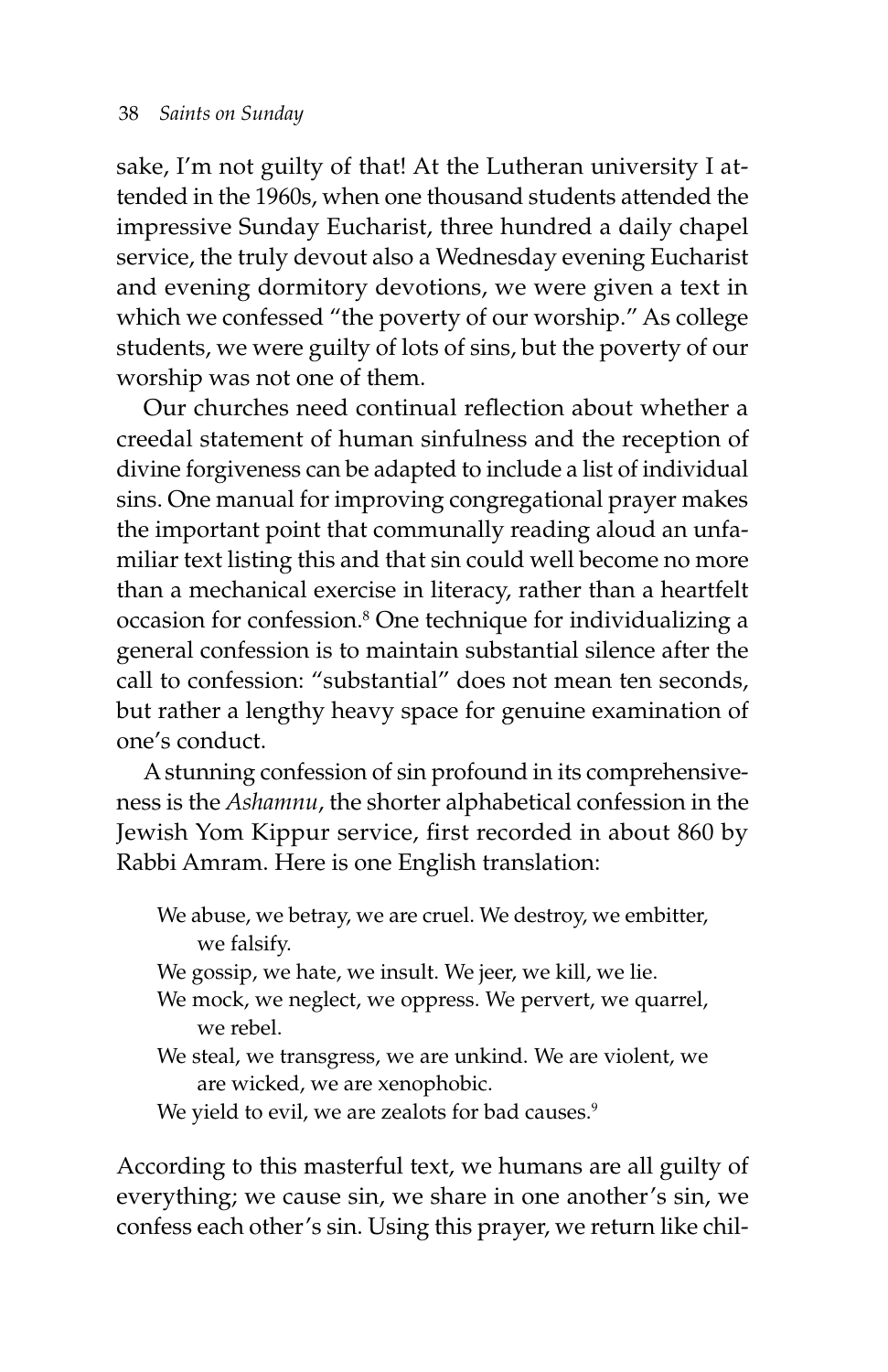dren to the basics, to our ABCs.<sup>10</sup> When asked why the Yom Kippur confession was arranged in alphabetical order, one rabbi replied: "If it were otherwise we should not know when to stop beating our breasts. For there is no end to sin, and no end to the awareness of sin, but there is an end of the alphabet."11 The alphabet serves itself up as metaphor, the rudiments of human language become the method of prayer.

Some Christians question whether clergy can proclaim absolution to a motley crew of worshipers, perhaps many of whom are not genuinely repentant. Thus some people advocate that an absolution be replaced with a benign wish: "May God forgive your sins." Yet the Sunday situation is no different from private confession, when honesty or contrition may be absent. And at least a Lutheran would assert that as each communicant is offered the body and blood of Christ, the meal brings with it forgiveness. Just as the communion ministers must trust to the piety of each communicant or to the boundless mercy of God, so the presider can announce forgiveness to the whole gang—a ritual proclamation that itself may call penitents to faith.

Given the magnitude and pervasiveness of sin, one could argue that a dialogue in which in one minute we say that we have sinned and then in the next minute we receive forgiveness does more pastoral harm than spiritual good. But consciousness of sin actually pervades the Sunday liturgy. Worshipers can be shown that in the texts of the *Gloria in Excelsis*, the Nicene and Apostles' Creeds, and the *Agnus Dei* we each week plead for God's mercy on our sin. One suggestion for occasionally lengthening and intensifying the exchange of confession and absolution would be to replace a spoken text with a hymn pleading for forgiveness. From the fifth century we have Synesius of Cyrene's "Lord Jesus, Think on Me"12; from Luther, his hymnic version of Psalm 130, "Out of the Depths"<sup>13</sup>; from the seventeenth-century Slovak Jiřī Tranovský, "Your Heart, O God, Is Grieved"14; from the ex-slaver John Newton, "Amazing Grace"15; from an Anglican become Roman Catholic, "There's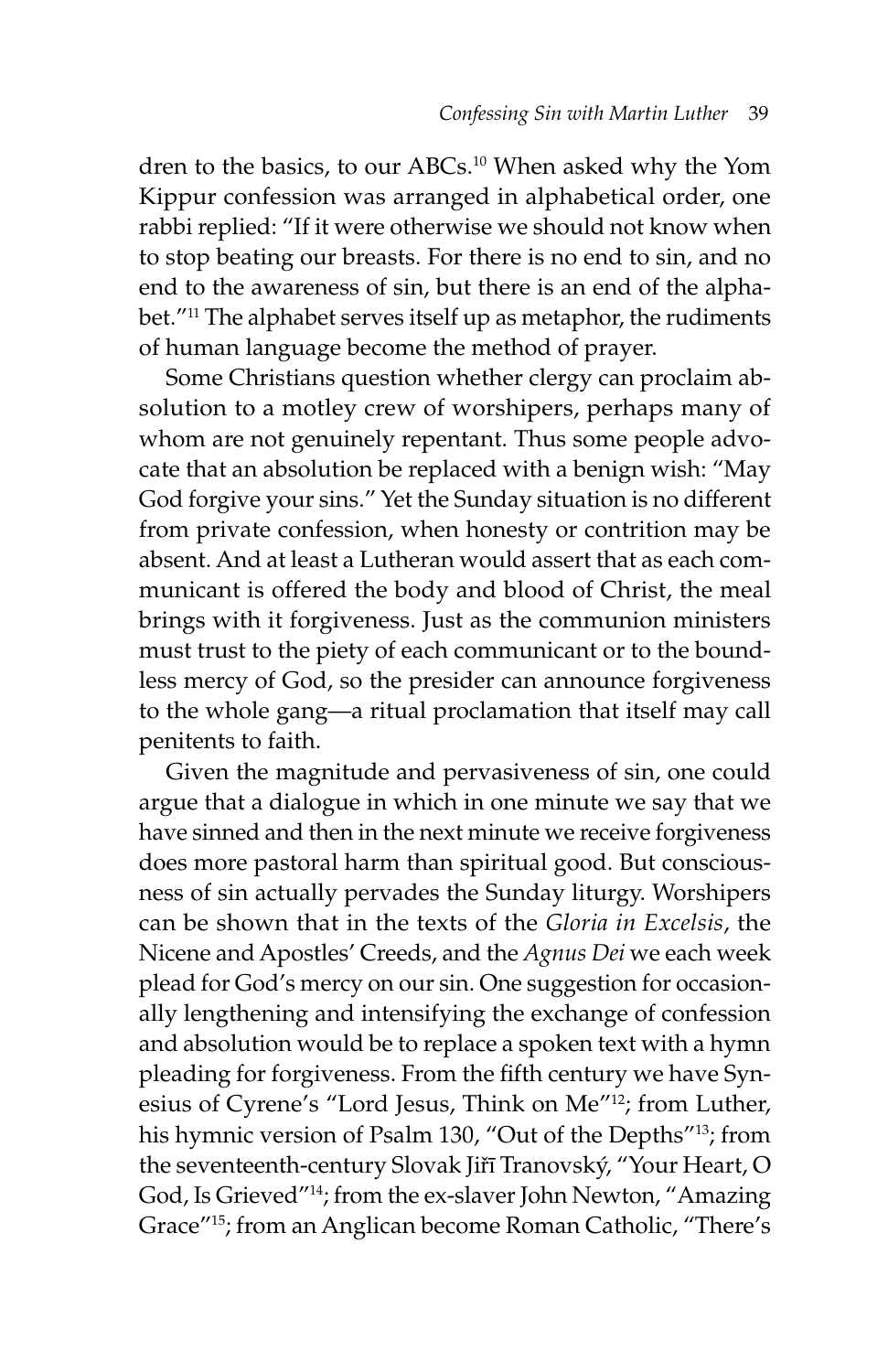a Wideness in God's Mercy"16; from a twentieth-century Roman Catholic man, an adaptation of the parable of the prodigal son, "Our Father, We Have Wandered"17; from a twentiethcentury Anglican woman, "Forgive Our Sins as We Forgive"18; and from the Maori people, "Son of God, Whose Heart Is Peace."19 I do not confess my sin alone, but with centuries of the penitent around the world: does that help the ritual to find its meaning?

By the way, the Council of Nicaea forbade kneeling on Sunday.

Each year on February 18, I hope that Christians can thank God for at least some of what Luther accomplished. He became disgracefully judgmental as he aged. But Luther's final words, measured and humble, found by his deathbed, were "We are beggars, this is true." Note the "we." May his confession find expression in our Sunday worship.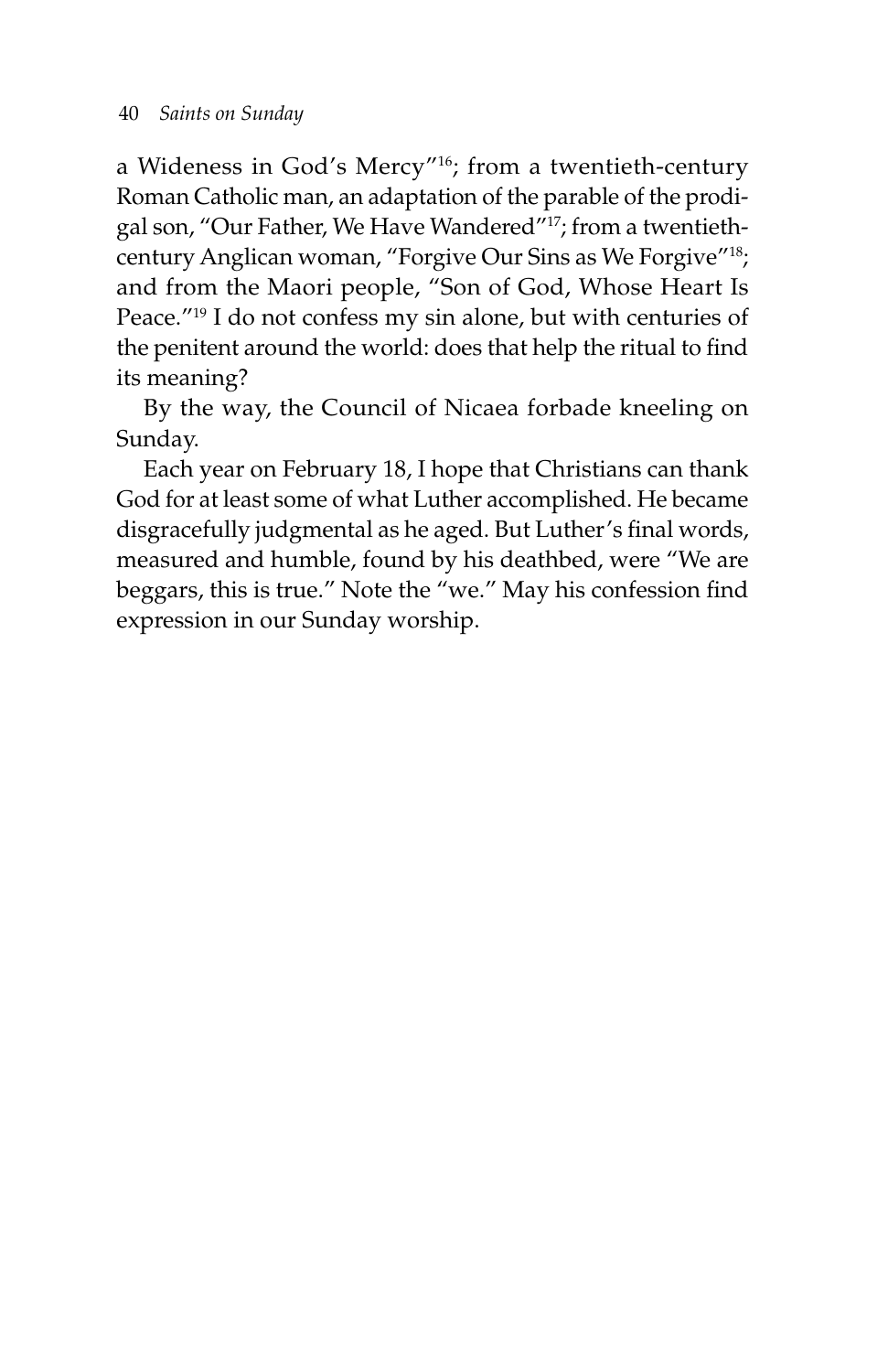$Chapter$ 

## Welcoming All Genders with Margaret Fell

Margaret Fell has now outlasted the period of history<br>during which she was described solely as the help-<br>mate of her second husband, the Quaker George Fox.<br>Born in 1614 into the landed English gentry, she was married during which she was described solely as the helpmate of her second husband, the Quaker George Fox. Born in 1614 into the landed English gentry, she was married for nearly thirty years to Thomas Fell, a prominent justice of the peace and a member of Parliament, during which time she carried out numerous responsibilities at her estate Swarthmoor Hall and throughout the wider British society. She bore eight children. In 1652, as a consequence of her having hosted at her home the itinerant Quaker preacher George Fox, she became convinced—the Quaker term for conversion. Her husband died in 1658, and after eleven years as a wealthy widow, she was married to Fox until his death in 1691, joining with him to further the Quaker movement. For her procreative leadership role during the early years of the Religious Society of Friends, she is honored as the Mother of Quakerism.

Exacerbated by the social instability in England before, during, and after the Civil War, laws forbidding religious associations outside of the established state church meant that many of her fellow Quakers were imprisoned, and she dedicated much energy to their care and toward their release. Fell herself spent over four years imprisoned for hosting Quaker meetings in her home, but granting her high social status, she was able to appeal personally to both King Charles II and James II for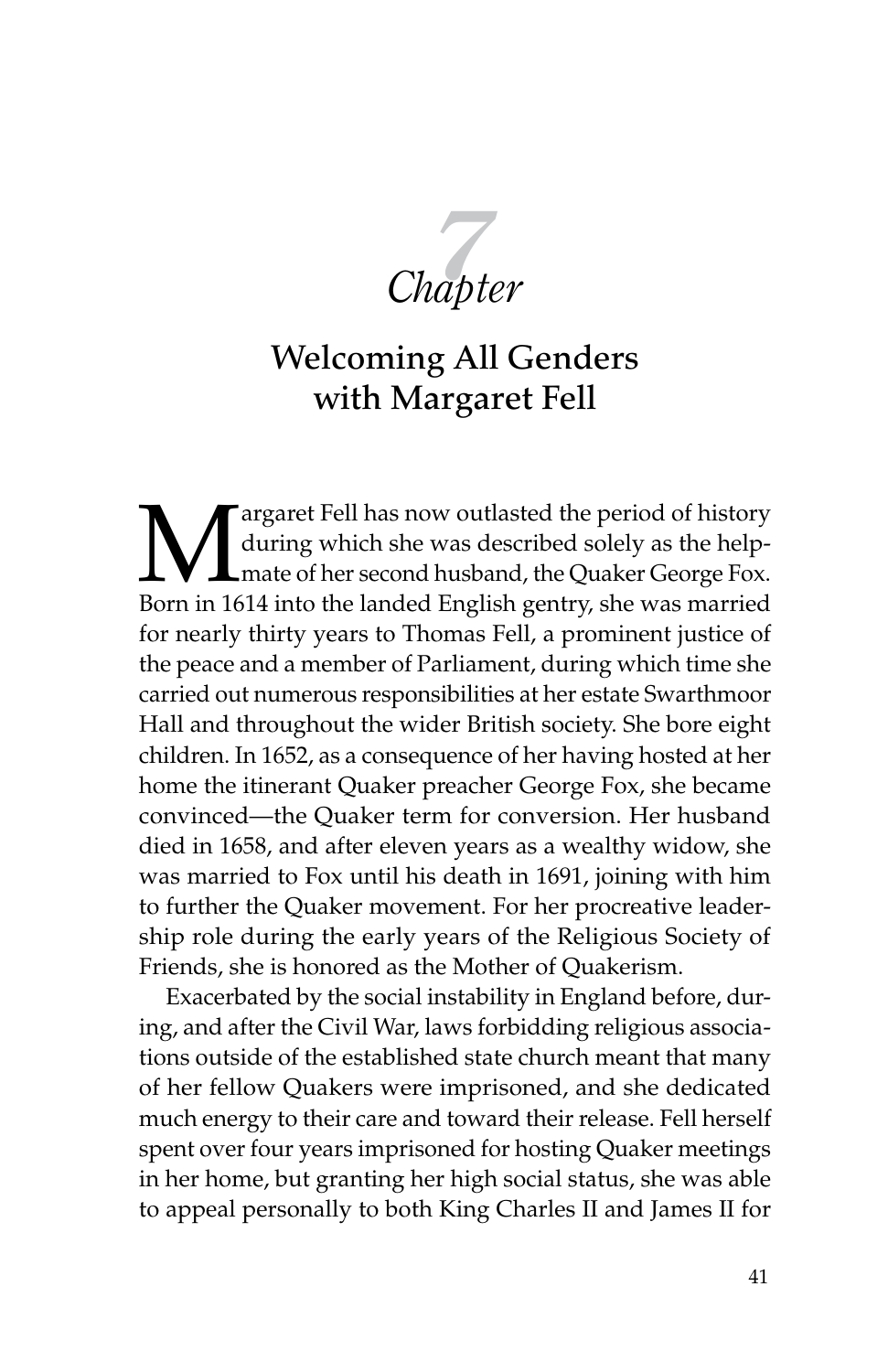some level of national religious tolerance, especially for such peace-loving citizens as were the Quakers. Both in and out of prison, for fifty years she penned a significant collection of personal letters, public epistles, and religious pamphlets presenting Quaker theology and ideals. She died at her home at Swarthmoor Hall on April 23, 1702.

A recent historical study of all of Fell's corpus argues persuasively that she was an impressive independent Christian theologian who believed that a person's inner light, affirmed by Quakers as the primary spiritual reality, was the manifestation of a Christ-centered realized eschatology.<sup>1</sup> Responding to the social chaos of her time, she adopted the apocalyptic imagery of especially the book of Revelation to announce that the end time, with Christ's triumphant return, was imminent; that the state church, and laws enforcing it, were evidence of the evils that John's visions had foretold; that the light of the Spirit of Christ was found in the self, not in the erroneous religious accretions maintained by the dominant Christian denominations; and that the voice of the Spirit of the risen Christ always spoke the gospel of peace. This second coming of Christ, already experienced in one's self, replaced all old Christian symbols and rituals, which, similar to those in Judaism, were precursors of the end. She was steeped in the Bible—as was the expectation for all Quakers in the Society's early decades—and was herself a trinitarian Christian, writing of the Light as the triune Godhead of Father, Son, and Spirit.<sup>2</sup> Presenting herself as a millennialist prophet through whom God spoke, she described Jesus as a man of action and the model for her life of religious and political activism.

Her presentation of and her living out the spiritual equality of women and men were remarkable. Although Fell lived after the impressive career of Queen Elizabeth I, who was a highly educated woman fully functioning as authoritative within a man's world, social strictures supporting the subordination of women remained strong in the seventeenth century. Indeed, the Protestant encouragement for personal Bible study in some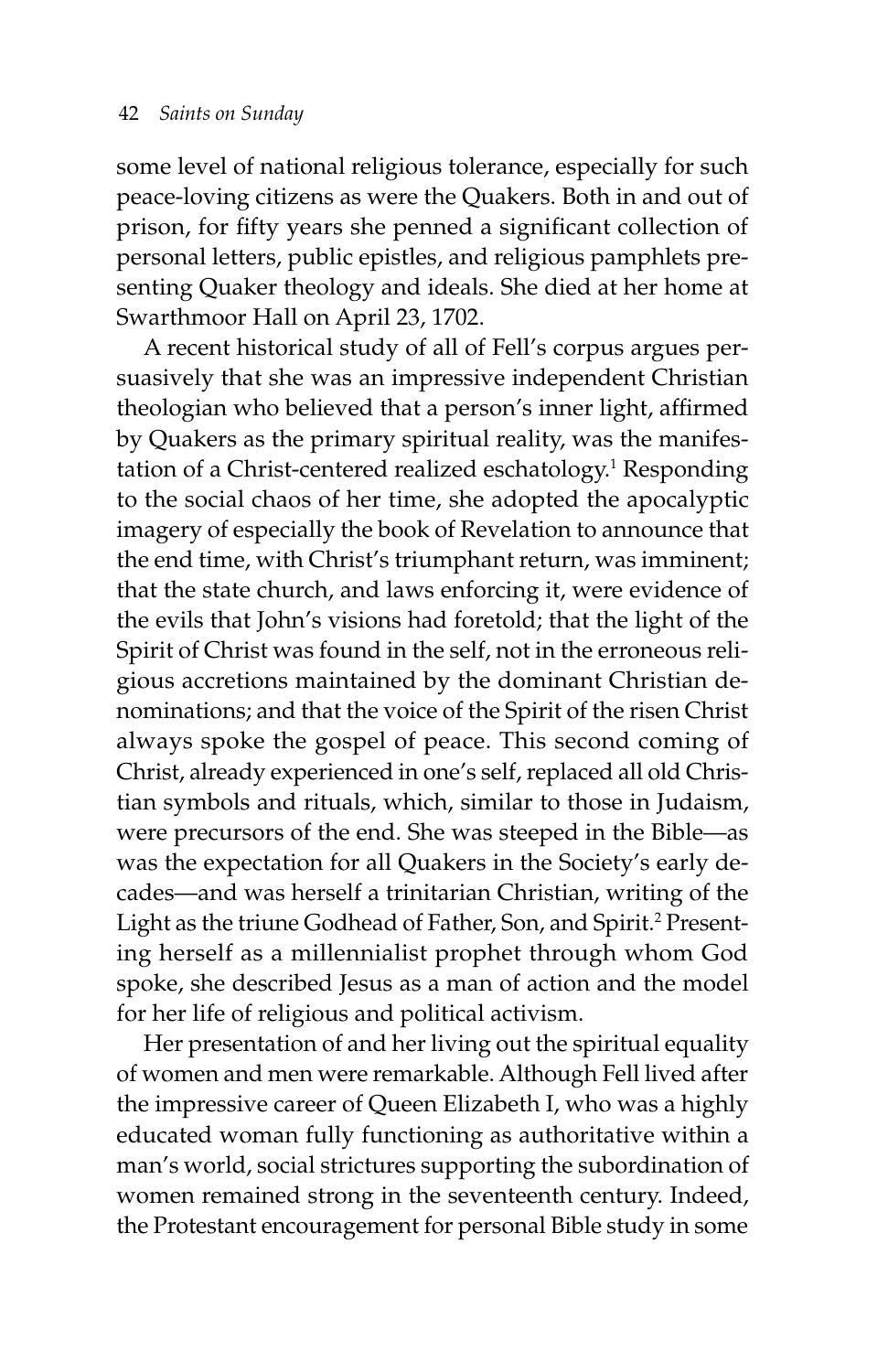ways intensified male dominance in church and society by urging women's study of especially those biblical passages that served the patriarchal worldview. However, in 1671, anticipating the ideal of "separate but equal," perhaps inspired by centuries of Roman Catholic women's monastic communities that in some ways skirted male authority, Fell was instrumental in establishing separate women's meetings as the ideal venue for developing and encouraging the religious voices of women, who were recognized as having received, no less than men, the divine inner light.

It was Fell's extensive biblical exegesis in her essay of 1666, *Women's Speaking Justified, Proved and Allowed of by the Scriptures*, written while imprisoned, that for about two centuries led the pursuit of women's equality with men in Christ.3 Fell's faithfulness as a Christian and her absolute reverence for the Bible are evident in her presentation of both classic and creative hermeneutical arguments, as she addressed the positive as well as the negative biblical passages relating to the spiritual role of women. (So it is that her work contrasts starkly with the tone of ridicule and the rejection of biblical authority that characterize the often-anthologized essays in Elizabeth Cady Stanton's 1895 *The Woman's Bible.*) Fell saw her task as probing the original intent of the Scriptures, and I see her leading the Easter procession, holding high the torch of the light, welcoming women and men to walk together toward the exercise of justice.

She began her essay with an exposition of Genesis 1, asserting that the *imago dei* was granted to both men and women. Relying on the King James Bible translation, she interpreted the story of Genesis 3 as promising that the "seed" of the woman, which was to fight against evil, was not solely Christ, but was all those children of Eve—that is, both women and men—in whom the light of Christ dwelt. She delineated numerous biblical passages in which the people of God were described with female imagery. She discussed Jesus' many interactions with women, as well as the role of women after his resurrection and in the church described in Acts. Her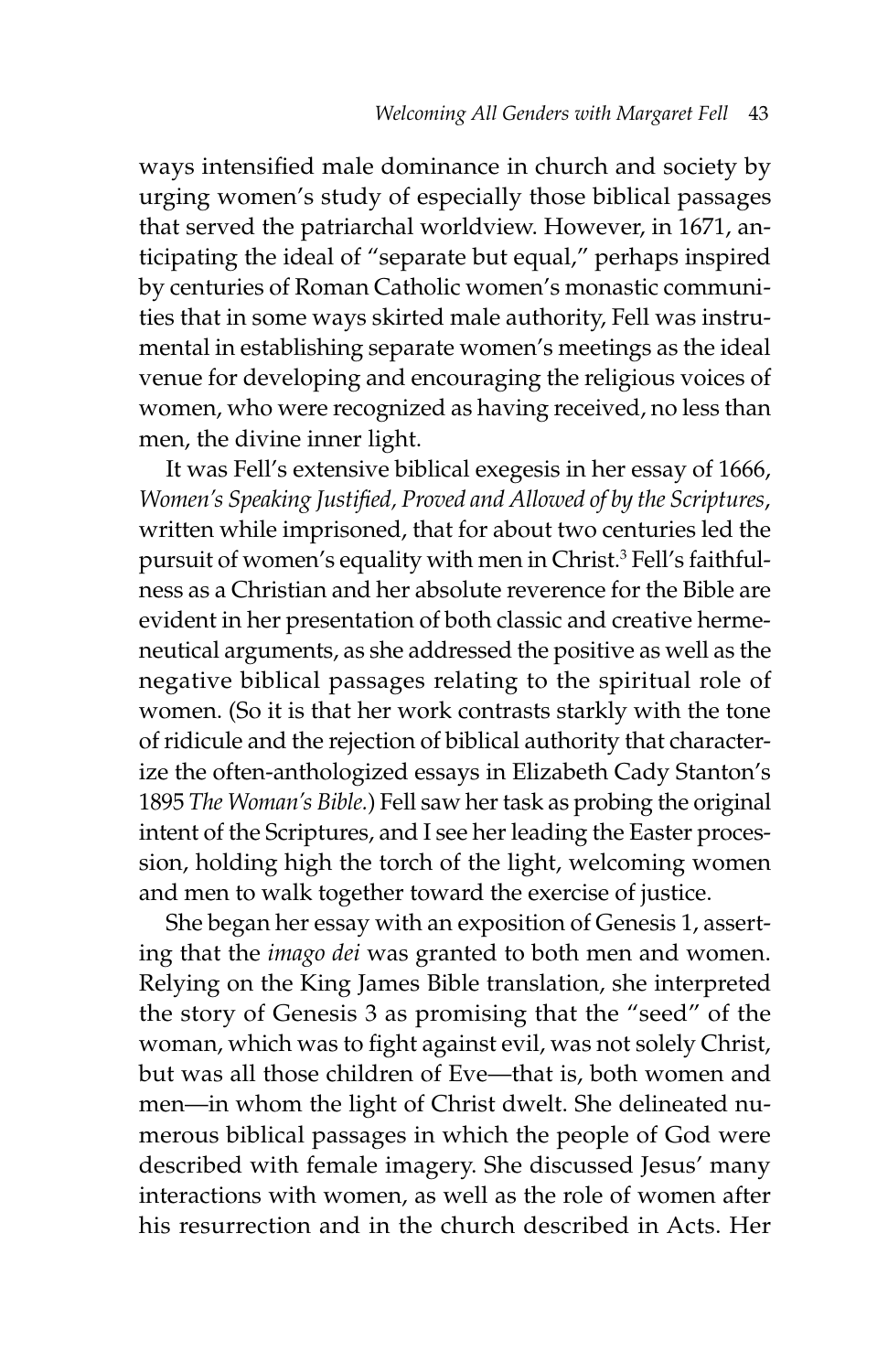thorough essay concluded with a long apocalyptic exposition of the end time foretold in Revelation as being the current moment, during which both women and men could receive the outpouring of the Spirit and would together bring in the new age. Most noteworthy for a nonacademic theologian was her thoughtful hermeneutical discussion of the contradictory passages in Paul, in which she faced squarely those verses that were used to sideline women in the church, about which she argued that the women whom Paul ordered to keep silent in Corinth were those who had not yet received the Spirit. Thus she claimed that even the epistles affirmed the spiritual—albeit not the social—equality of women with men.

Here's to you, Margaret Fell.

Now to Sunday, and women.

(We might begin with a moment of thanks to God for centuries of Christian sectarians, those religious folk who emphasized one tiny aspect of the faith so obsessively that they skewed everything else. Their single-minded focus—the Quakers refusing participation in war, the Amish resisting consumer values, the Jehovah's Witnesses evangelizing the neighborhood, the snake-handlers relying on divine protection—does hold before our collective face something we too easily can lay aside, and for this we can be grateful.)

The twentieth century witnessed the practice of separate laywomen's worship gatherings among Christians other than Quakers. Certainly for some women, worship apart from oppressive or even abusive male leadership was God's good news, for, as Fell maintained, some women could and would speak more freely—indeed, breathe more easily—when men were out of the room. It's a movement in which I never took part: my feminist contributions to church life, which have been supported and promoted for the most part by egalitarian men holding positions of ecclesial authority, have focused on the texts employed by the full assembly on Sunday morning. Of course, I too have memories of unfortunate episodes with men; but then, given that activists in a movement often criticize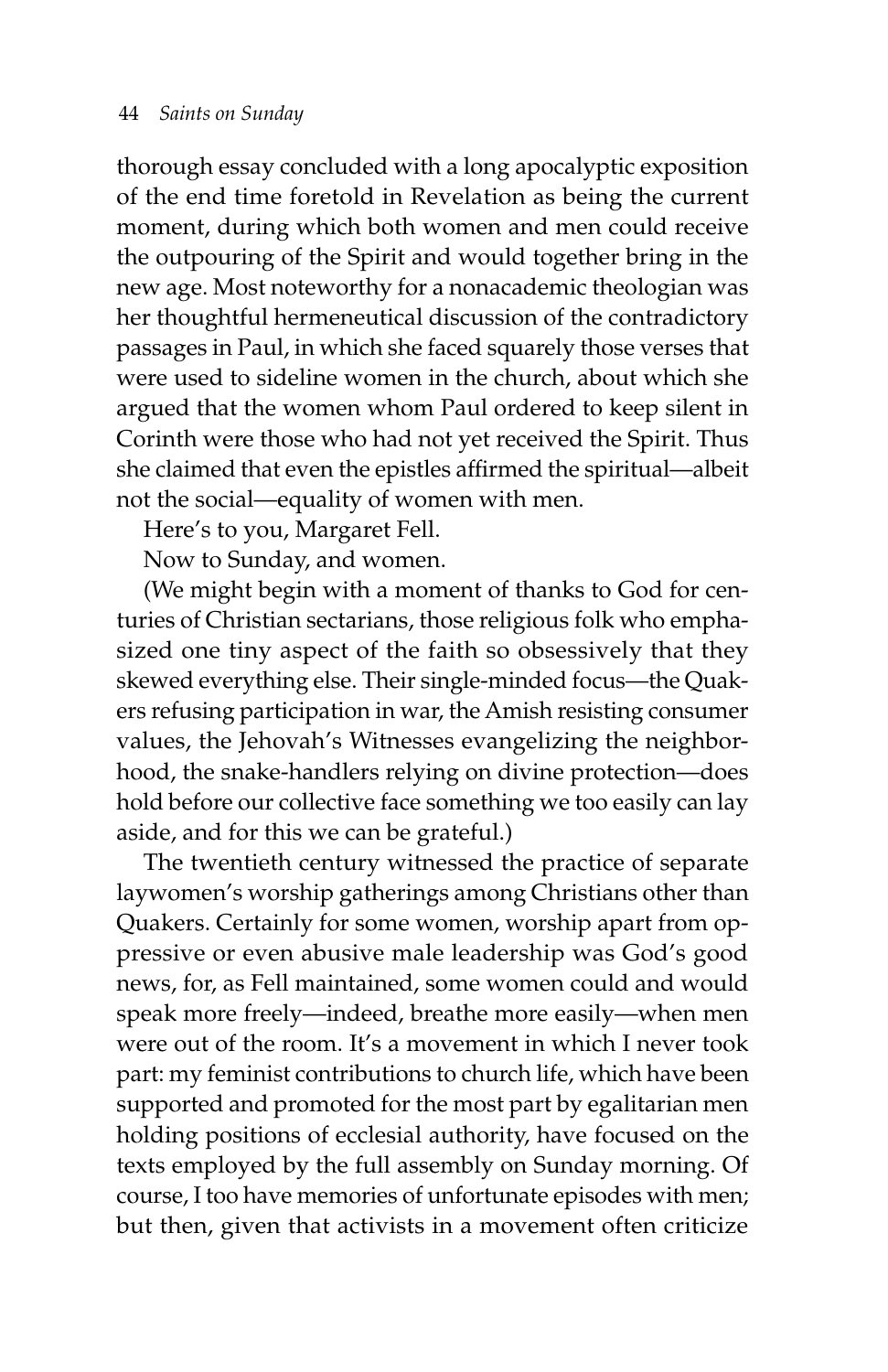colleagues who seem to be out of step, I also had unpleasant interactions with women. When I have not been welcomed, it was I think not my gender that was the issue, but my passion for specific worship reforms. It is, indeed, by no means accurate to assume that women will support causes promoted by other women.

However, in many Protestant churches now, women exercise significant leadership, serving as bishops, heading the ministry in even large parishes, producing worship materials for churchwide use, composing hymns, teaching theology in universities, staffing seminaries, preparing exegetical resources, publishing model sermons. (I hope that sociologists are not correct when suggesting that women are welcomed into positions only after the culture has devalued those tasks.) One might argue that women have finally arrived, that after four hundred years Margaret Fell is vindicated, that women's voices have indeed been heard, that at least in some places in some countries, a Christian woman can join with a worshiping assembly in which she is fully welcomed. Yet is this claim unrealistically optimistic? (What about in one-church-town, red state?) How can a local assembly welcome women, even if the polity of its church body constricts women's roles? And how can women know themselves to be welcomed by Christ, despite their experience of being silenced or even sexually abused by the body of that Christ? Fell sought to justify and indeed to encourage the voices of women in praise, petition, and moral imperative: alas, we aren't there yet.

The anthropology taught during the Middle Ages proposed that God had allotted to males and females the four human qualities—intellect, will, memory, and imagination—in a hierarchical order. Intellect was the highest characteristic and closest to God, and men had more of it than did women, and imagination was the lowest, because it was uncontrollable, and women had more of this than did men. (I was sorry to discover that most of my university students accepted this medieval understanding of gender distinction as being more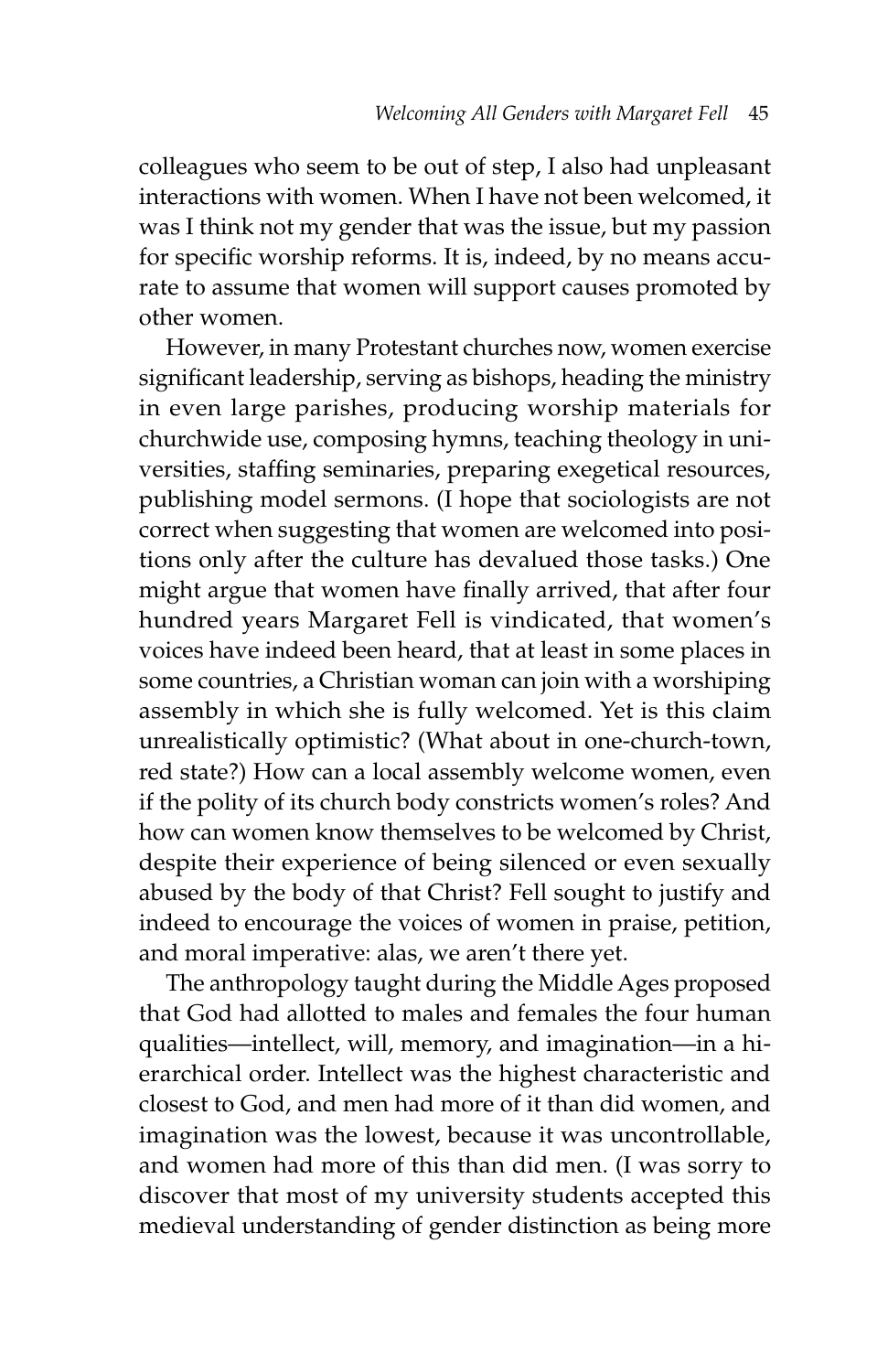or less accurate.) This worldview led in the nineteenth century to the assumption that religious sensibilities, which utilized more imagination than intellect (!), were best nurtured by women. So, although Martin Luther had written that the man of the house was to lead family prayers, three centuries later during the Cult of True Womanhood, bringing the children to church and saying prayers at bedtime was up to the mother. Continuing into the twentieth century, the essentialist position argues that in some ways females are by essence, by unavoidable nature, different from males and that one result of this gendered difference renders females more qualified than males to deal with matters religious. (I can't keep all this straight: what are women good at?)

But walk with me out of the twentieth century into the twenty-first, when the simplicity of categorizing humans as either male or female is pretty much over in the Western world. Our welcome on Sunday must be extended to more than women. First came the categories of lesbian, gay, bisexual, and transgender. Now, here are some of the many more terms that begin to describe human sexuality and societal gendering: affirmed gender, agender, asexual, assigned gender, cisgender, gender binary, gender dysphoria, gender expression, gender fluid, gender identity, gender marker, gender neutral, gender nonconforming, genderqueer, intersex, pansexual, sexual orientation, transsexual, third gender. I note in obituaries in the local newspaper that some conservative Christians are using the verb "transitioned" to mean "died and went to heaven," but given our society's evolving vocabulary, other Christians use the term "transitioning" to mean "the process one goes through to discover and/or affirm their gender identity."4 (Note the grammatical problems English now has: "one" matched with "their.") That transitioning can have two such vastly different meanings would be comic, if it weren't instead a painful sign of two worldviews contending for Christian dominance.

We hear Fell reminding us that the inner light of the Spirit of Christ is manifest in the self, and we are coming to recognize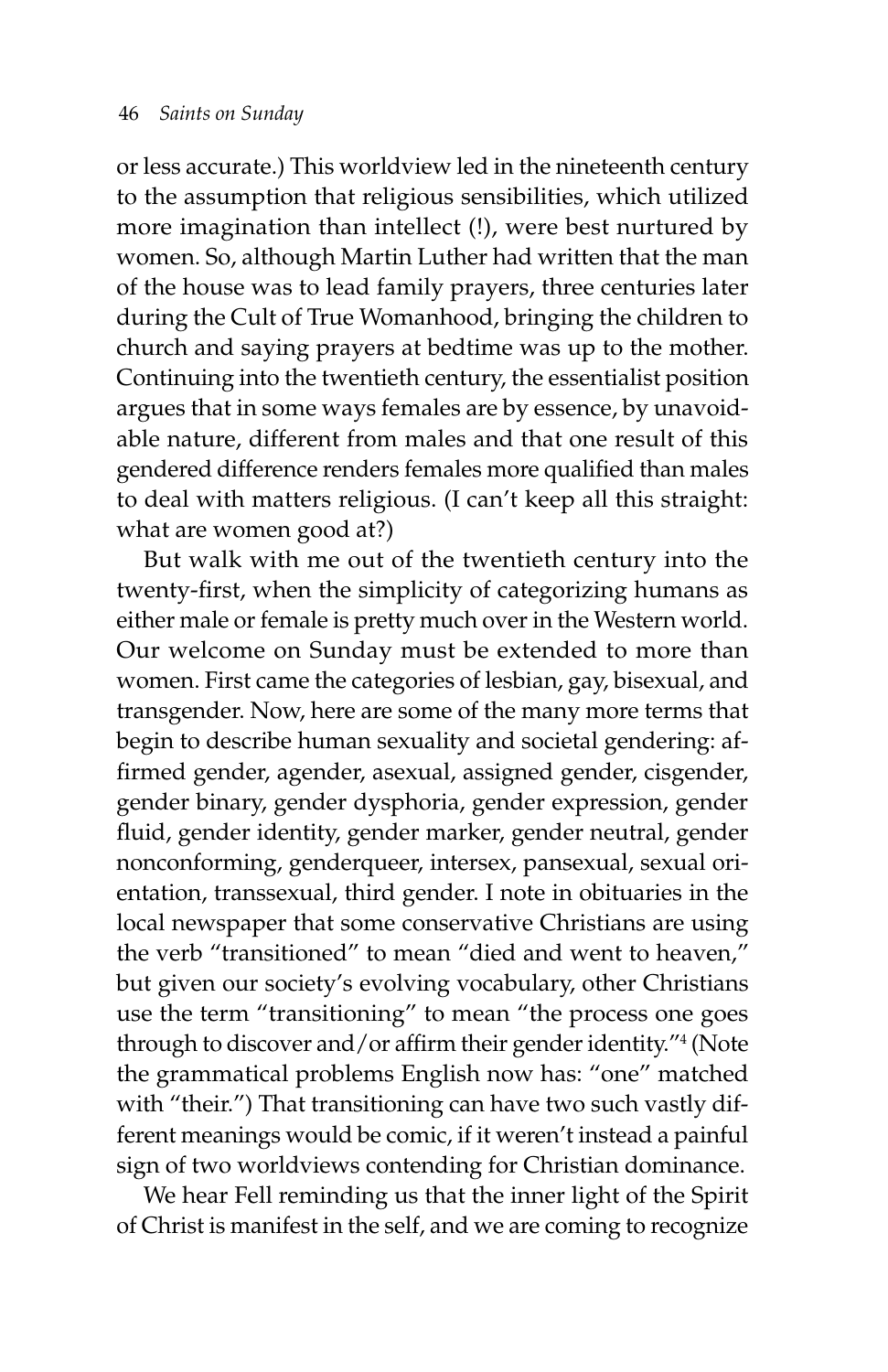the immense complexity in this self. The mystery of the human person is not surprising if we continue to affirm from Genesis 1:27 that we are in some unknown way made in the image of God, and that of a God who is beyond our easy imaginings. However, some Christians are more intent on affirming, also from Genesis 1:27, that God created two sexes, each with its own gendered destiny—see Genesis 3:16-18—and that citing these passages ought to conclude the inquiry. The issues determined by our interpretations of the narratives in Genesis are multiform. Remember that until the mid-nineteenth century, most Christian authorities forbade dispensing painkillers during childbirth, citing the curse of Eve in Genesis 3:16 as indicating God's intention that every woman suffer with pain during labor.

I suggest that the theological affirmation that we Christians connect ourselves in some mysterious way to the God we worship—humans made in the *imago dei—*has more future than has the detailed description of the created earth in Genesis 1, with its reservoir of rain stored above the sky, with plants given to humankind for food, and, yes, with humans in only two genders. An openness to the human mystery allows for more mercy toward one another, more support for those with whom we walk the way of baptism. Wouldn't it be stunning, in itself a powerful proclamation of the gospel, if all those persons struggling with and against their birth sex and their formative gender were to be welcomed with open arms in the Sunday assembly? (Can transgendered persons serve as greeters or lectors in your assembly?) Can we thank God for inspiring not only historical theologians, but also scientists, psychologists, therapists, and political activists, for their deepening knowledge of the human species? We need to run as fast as we can to stay up with them, so that we can hear their proposals and use their new words to welcome all God's children.

In an epistle to Friends in 1654, Margaret Fell wrote, "To all my Dear Brethren and Sisters who are in the Light, which Christ Jesus hath enlightened you withal, I warn you and